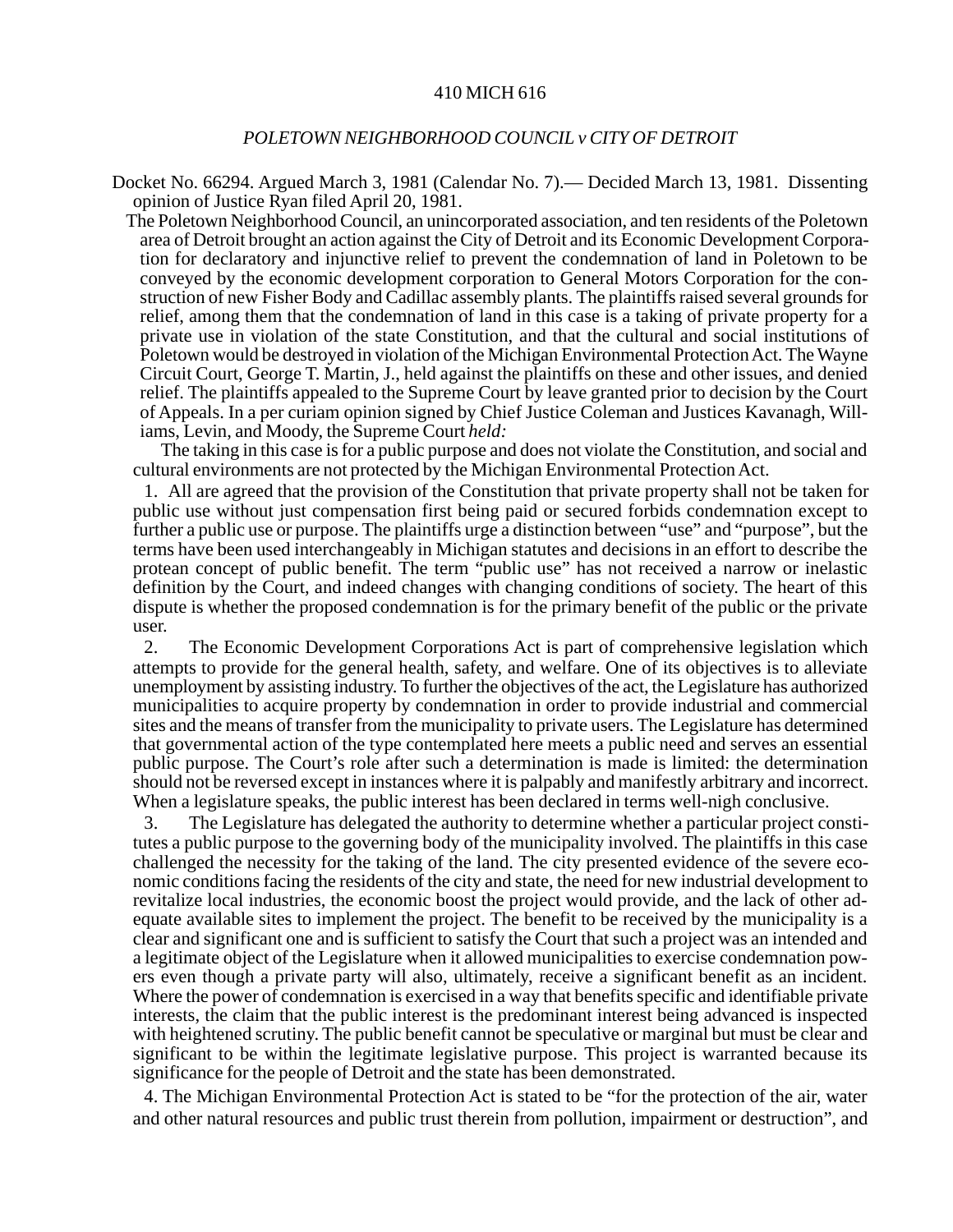the reference to "air, water and other natural resources" appears in several sections of the act and in its title. Given its plain meaning, the term "natural resources" does not encompass a "social and cultural environment". The "social and cultural environments" are matters not within the purview of the Michigan Environmental Protection Act and are outside its legislative intent.

The judgment of the trial court is affirmed.

Justice Fitzgerald, joined by Justice Ryan, dissented because he believes that the proposed condemnation clearly exceeds the government's authority to take private property through the power of eminent domain. He concurred in the discussion of the issue of the environmental protection act.

1. The city attaches great importance to the explicit legislative findings in the Economic Development Corporations Act that unemployment is a serious problem and that it is necessary to encourage industry in order to revitalize the economy of the state, and to the legislative declaration in the act that the use of the power of eminent domain shall be considered necessary for public purposes and for the benefit of the public. While such legislative pronouncements are entitled to great deference, determination whether a taking is for a public or a private use is ultimately a judicial question.

2. There is simply no precedent for this decision in Michigan cases. Slum clearance cases in which it has been held that the taking is for a public use even though the property taken is eventually transferred to private parties, while superficially similar in respect to the disposition of the property, do not justify the condemnation in this case. The public purpose in slum clearance is the benefit to the public health and welfare that results from the elimination of existing blight, even though the ultimate disposition of the property will benefit private interests; but in this case it is only through the acquisition and use of the property by General Motors that the " public purpose" of promoting employment can be achieved, and thus the economic benefits of the project are incidental to the private use of the property. Cases that have found the objective of economic development to be a sufficient "public purpose" to support the expenditure of public funds in aid of industry are not applicable here, because public purpose in a context of governmental taxing and spending powers cannot be equated with that term in connection with the power of eminent domain. Condemnation places the burden of aiding industry on the few, who are likely to have limited power to protect themselves from the excesses of legislative enthusiasm, whereas the burden of taxation is distributed over the great majority, leading to a more effective check on the improvident use of public funds.

3. Decisions from other states on this subject are instructive but are not controlling of the disposition of this case because each is presented against the background of a particular state's constitutional and statutory framework, each has its peculiar facts, making comparison difficult, and each is decided in the context of the state's body of case law which may have given either a broad or narrow interpretation to the term "public use". Michigan law seems more consistent with that of states that give a more limited construction to the term. The scope of "public use" in Michigan is quite similar to that in states that have rejected development projects on the theory that they would improve general economic conditions. The cases in other states that have allowed condemnation solely because of the economic benefits of development are distinguishable in that it was the governmental unit that selected the site for commercial or industrial development, whereas in this case General Motors solicited the city for its aid in locating a site.

4. The evolution of the concept of public use has not eroded our historic protection against the taking of private property for private use to the degree sanctioned by the Court's decision in this case. The decision that the prospect of increased employment, tax revenue, and general economic stimulation makes a taking of private property for transfer to another private party sufficiently "public" to authorize the use of the power of eminent domain means that there is virtually no limit to the use of condemnation to aid private businesses.

Justice Ryan also wrote a separate dissenting opinion. In this extraordinary case, the Court, by its decision, has altered the law of eminent domain in this state in a most significant way and seriously jeopardized the security of all private property ownership. This case will stand for judicial approval of municipal condemnation of private property for private use, and puts the judicial imprimatur upon government action taken under the policy of the end justifying the means.

1. The central issue is the right of government to expropriate property from those who do not wish to sell for the use and benefit of a strictly private corporation. It is not disputed that this action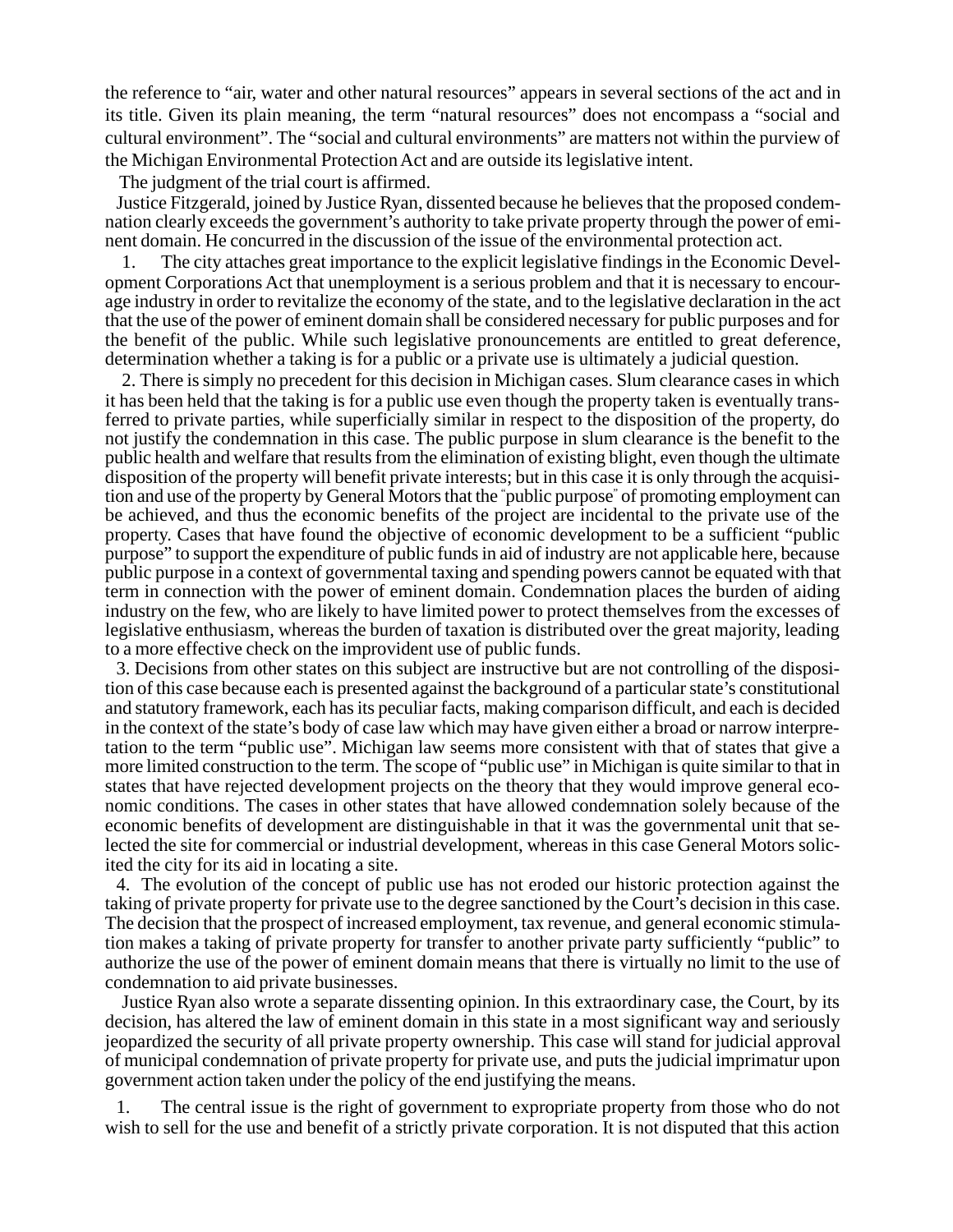was authorized by statute, the Economic Development Corporations Act. The question is whether such authorization is constitutional.

2. The state constitution uses the term "public use" in the taking clause dealing with the power of eminent domain, and the term "public purposes" in the taxation provision giving cities and villages the power to levy taxes. Well over a century ago, a clear line was drawn between the powers of eminent domain and taxation, setting the jurisprudences of the taking clause and the taxing clause on separate, independent courses. What is "public" for one is not necessarily "public" for the other. The distinction has been consistently maintained by the Supreme Court until now; in failing to make it in this case the Court loses its way. The early cases construed "public purpose" for taxation more narrowly than "public use" for eminent domain, but the principle that they are different remains unaffected in later cases. Since the early decisions the taxing power has been significantly expanded, so that today, when dealing with eminent domain unrelated to avenues of commerce, it is reasonable, indeed necessary, to conclude that, for purposes of aiding private corporations, eminent domain is more restrictive than the power of taxation.

3. The distinction between "public use" for eminent domain and "public purpose" for taxation is further reflected in the Legislature's proper role, as the Court has defined it, in describing the ambits of the terms. Cases on taxation abound with statements of deference to legislative determinations respecting the boundaries of "public purpose". On the other hand, it has always been the case that the Court has accorded little or no weight to legislative determinations of "public use". It has repeatedly said that the question is a *judicial* question. It is true that the Fifth Amendment taking clause applies to the states through the Fourteenth Amendment due process clause and that the Supreme Court of the United States has adopted a deferential standard of review in construing the Fourteenth Amendment, but the deference is paid not to the decisions of state legislatures but to the judgments of state courts. The distinction is critical and, in this case, makes the whole difference. The Supreme Court of Michigan has never employed the minimal standard of review in an eminent domain case which is adopted in this case. Notwithstanding explicit legislative findings, the Court has always made an independent determination of what constitutes a public use for which the power of eminent domain may be utilized.

4. As a general rule, the state constitution forbids the taking of land for ultimate conveyance to a private corporation to use as it sees fit as a taking for a private use. Condemnation of property for transfer to private corporations is not wholly proscribed; there is an exception to the general rule, what might be called the instrumentality of commerce exception, which has permitted condemnation for the establishment or improvement of the avenues of commerce: highways, railroads, and canals, for example. But this case does not fall within the instrumentality of commerce exception. Cases involving that exception show three common elements explicating and justifying the use of eminent domain for private corporations: public necessity of the extreme sort, continuing accountability to the public, and selection according to facts of independent public significance.

The principle of public necessity has not to do so much with public benefit, which is always present to some extent, as with the indispensability of compelled expropriation of property to the very existence of the enterprise pursued by the private corporation. Without eminent domain, highways, railroads, canals and other instrumentalities of commerce, all of which require particular configurations of property—narrow and generally straight ribbons of land—would be impracticable; they could not exist at all. But it cannot be contended that the existence of the automotive industry or the construction of a new General Motors assembly plant requires the use of eminent domain.

Another circumstance common to the instrumentality of commerce cases is the retention of some measure of government control over the operation of the enterprise after it has passed into private hands. Public control of the use of the land after transfer to the private entity invests the taking with far greater public attributes than would exist without control and fortifies the justification for the abridgment of individual property rights. Once the land in this case is sold to General Motors, there will be no public control whatsoever over the management, or operation, or conduct of the plant to be built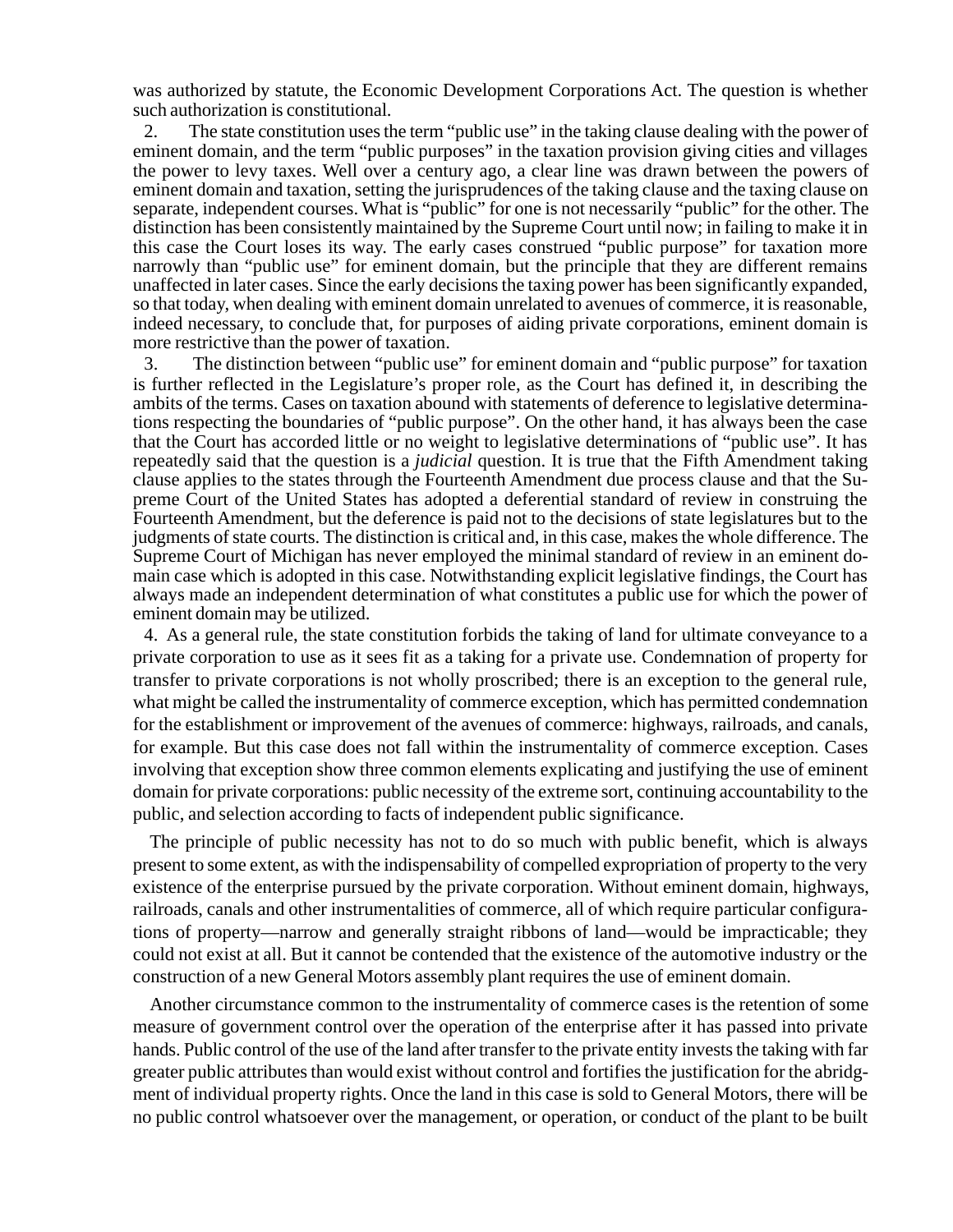there. Even if employment per se is a necessity of the extreme sort, the level of employment at the new plant will be determined by private corporate managers primarily with reference, not to the regional rate of unemployment, but to profit.

The third element common to the cases is that determination of the specific land to be condemned is made without reference to the private interests of the corporation, but instead to criteria related to the public interest. For instrumentalities of commerce, particular land is condemned because of the inherent nature of those instrumentalities, which normally demand narrow and generally straight parcels of land, and because of the location of centers of population and natural conditions such as rivers. These are facts of independent public significance. The location of the land in this case is solely a result of conditions laid down by General Motors, which were designed to further its private pecuniary interest. These are facts of private significance.5. The only authorities that even arguably support or justify the use of eminent domain in this case are the "slum clearance" cases, which hold that slum clearance is a public use for which eminent domain may be employed. However, the distinction between those cases and this one is evident. Even if circumstances made redevelopment impossible, slum clearance would be justified on the ground that clearance in itself is a public use. The object of eminent domain when used in connection with slum clearance is not to convey land to a private corporation as it is in this case, but to erase blight, danger, and disease.

6. The condemnation of land in this case is not consistent with any of the three significant elements present in the instrumentality of commerce cases, elements which together justify, in a principled manner, the use of eminent domain for private corporations. A more general principle, consonant with prior decisions of the Court and entirely contrary to the holding in this case, is contained in the state taking clause: the right to own and occupy land will not be subordinated to private corporate interests unless the use of the land condemned by or for the corporation is invested with public attributes sufficient to fairly deem the corporate activity governmental. That principle has been consistently honored by the Court until the decision in this case. The eminent domain provision of the Economic Development Corporations Act is unconstitutional both facially and as applied because it authorizes a taking of property for private use.

### OPINION OF THE COURT

### 1. CONSTITUTIONAL LAW — EMINENT DOMAIN — PUBLIC USE. The Constitution requires that the power of eminent domain not be invoked except to further a public use or purpose (Const 1963, art 10, § 2).

### 2. EMINENT DOMAIN — PUBLIC USE — PUBLIC PURPOSE — WORDS AND PHRASES.

 The terms "public use" and "public purpose", as they pertain to the law of eminent domain, have been used interchangeably in Michigan statutes and decisions in an effort to describe the protean concept of public benefit.

### 3. EMINENT DOMAIN — PUBLIC USE.

- A public use, as the term is used in the law of eminent domain, changes with changing conditions of society; the right of the public to receive and enjoy the benefit of the use determines whether the use is public or private.
- 4. EMINENT DOMAIN—ECONOMIC DEVELOPMENT CORPORATIONS—PUBLIC PURPOSE.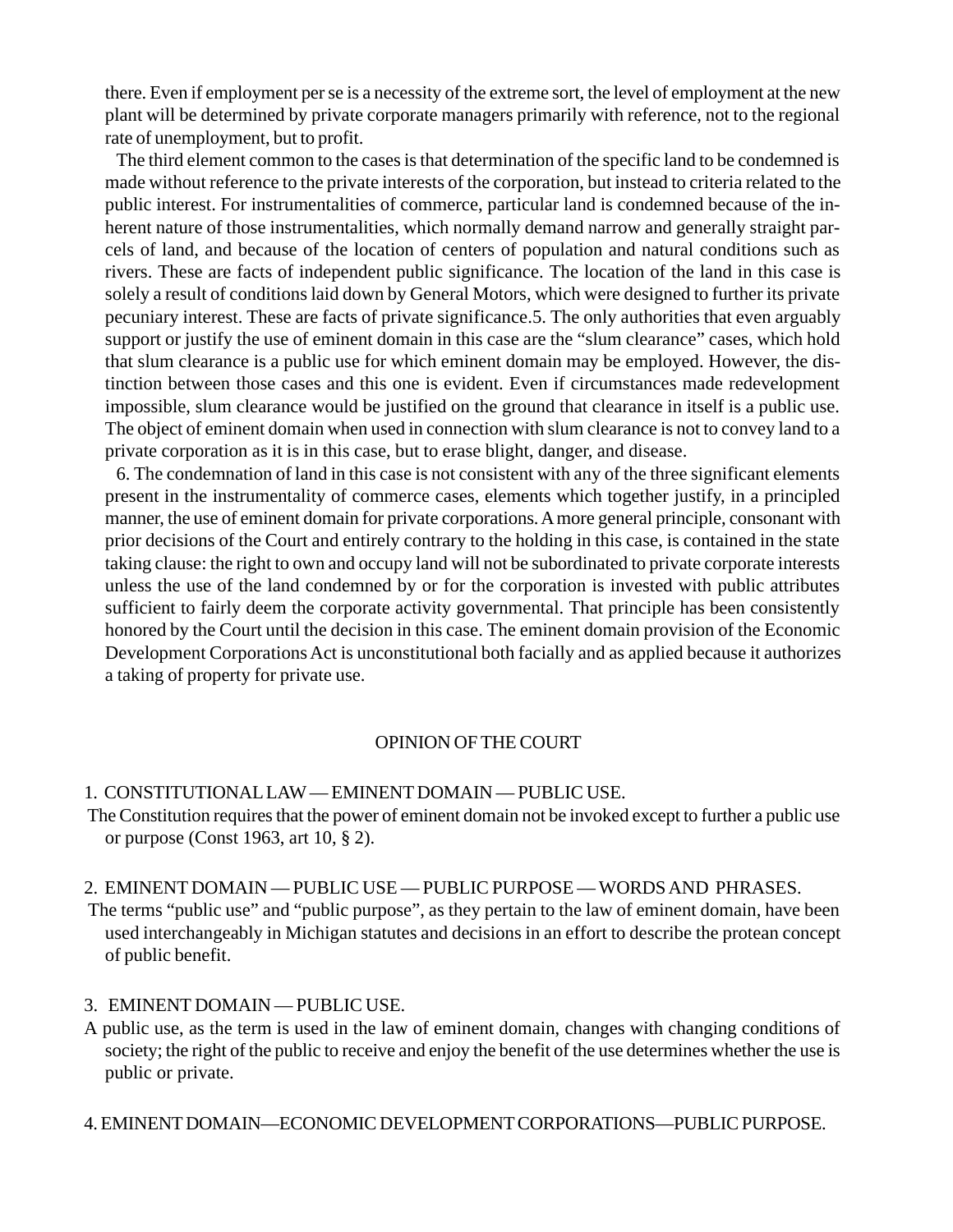The Legislature has declared, in the Economic Development Corporations Act, that programs to alleviate and prevent conditions of unemployment and to preserve and develop industry and commerce are essential public purposes, and has authorized municipalities to acquire property by condemnation to provide industrial and commercial sites and the means of transfer from the municipality to private users; the determination of what constitutes a public purpose is primarily a legislative function (MCL 125.1602, 125.1622; MSA 5.3520[2], 5.3520[22]).

## 5. CONSTITUTIONAL LAW — EMINENT DOMAIN — INHERENT POWER.

Eminent domain is an inherent power of the sovereign of the same nature as, albeit more severe than, the power to regulate the use of land through zoning or the prohibition of public nuisances.

# 6. EMINENT DOMAIN — ECONOMIC DEVELOPMENT CORPORATIONS — PUBLIC PURPOSE.

Condemnation by the City of Detroit of land in the city for eventual conveyance by the Detroit Economic Development Corporation to General Motors Corporation for construction of new factories on the land *held* to be an intended and a legitimate object of the Legislature when it allowed municipalities to exercise condemnation powers in the Economic Development Corporations Act, even though a private party will also, ultimately, receive a benefit as an incident, where the benefit to be received by the municipality invoking the power is a clear and significant one (MCL 125.1602, 125.1622; MSA 5.3520[2], 5.3520[22]).

## 7. EMINENT DOMAIN—ECONOMIC DEVELOPMENT CORPORATIONS—PUBLIC PURPOSE.

The power of eminent domain is restricted to furthering public uses and purposes and is not to be exercised without substantial proof that the public is primarily to be benefited; where, as in a condemnation for an economic development corporation project, the power is exercised in a way that benefits specific and identifiable private interests, a court inspects with heightened scrutiny the claim that the public interest is the predominant interest being advanced (MCL 125.1602, 125.1622; MSA 5.3520[2], 5.3520[22]).

- 8. ENVIRONMENT—STATUTES NATURAL RESOURCES SOCIAL AND CULTURAL ENVI-RONMENTS.
- The Michigan Environmental Protection Act is for the protection of air, water, and other natural resources, and the plain meaning of the term "natural resources" does not encompass a "social and cultural environment" (MCL 691.1201 *et seq.;* MSA 14.528[201] *et seq.).*

## DISSENTING OPINION BY FITZGERALD, J.

### See headnote 8.

- 9. EMINENT DOMAIN PUBLIC USE.
- *Legislative pronouncements that a certain use of the power of eminent domain is for a public use are entitled to great deference, but determination whether a taking is for a public use or a private use is ultimately a judicial question of law.*

# 10. EMINENT DOMAIN — PUBLIC PURPOSE — SLUM CLEARANCE.

*The public purpose that has been found to support the use of the power of eminent domain in slum clearance cases is the benefit to the public health and welfare that arises from the elimination of existing blight, the controlling purpose, even though the ultimate disposition of the property by*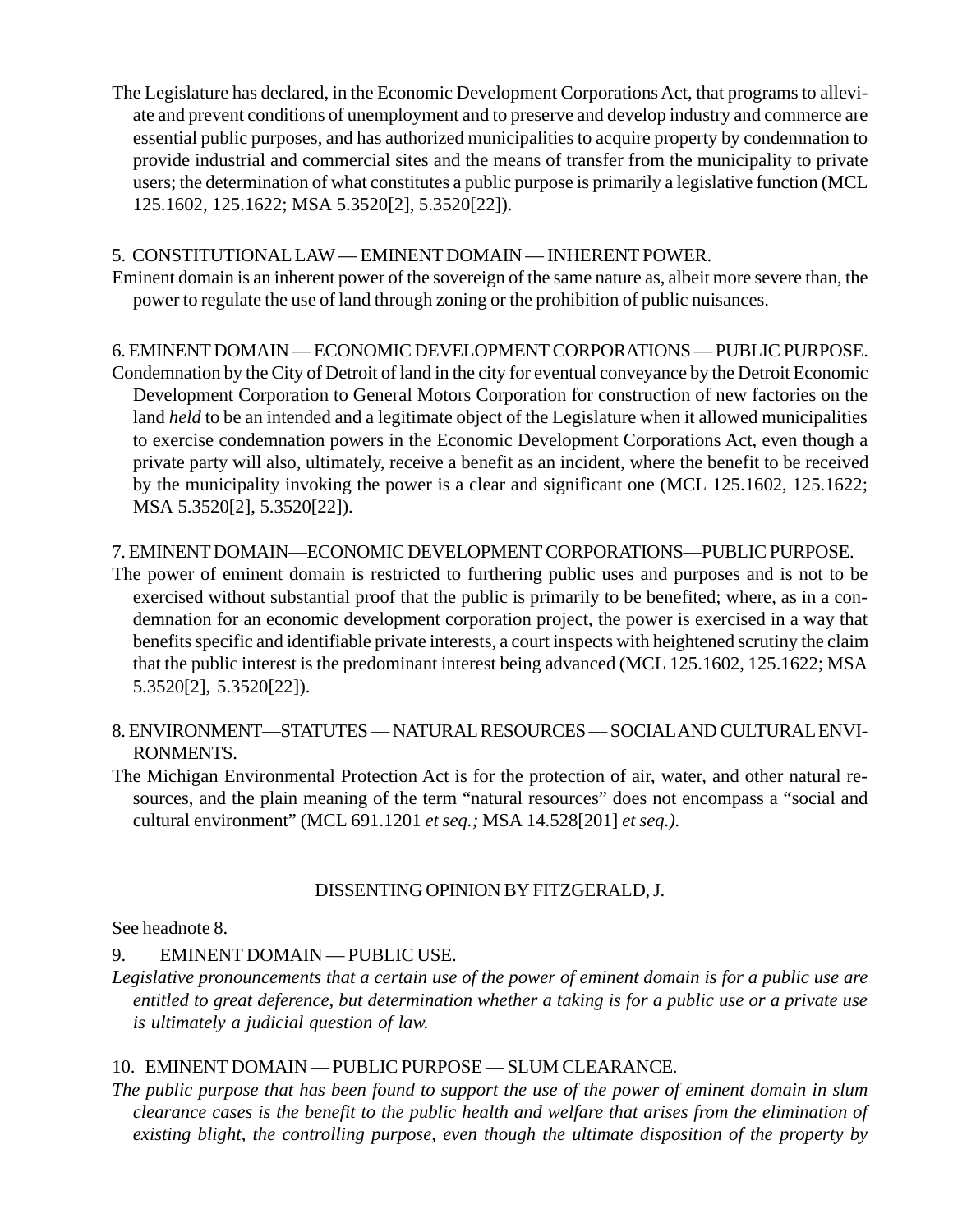*resale will benefit private interests.*

## 11. EMINENT DOMAIN—ECONOMIC DEVELOPMENT CORPORATIONS—PUBLIC PURPOSE.

*Transfer of property taken by condemnation under the Economic Development Corporations Act to General Motors Corporation for use as a factory site cannot be considered incidental to the taking, because it is only through the acquisition and use of the property by General Motors that the "public purpose" of promoting employment can be achieved, and thus it is the economic benefits of the project that are incidental to the private use of the property (MCL 125.1602, 125.1622; MSA 5.3520[2], 5.3520[22]).*

## 12. EMINENT DOMAIN — PUBLIC PURPOSE — ECONOMIC DEVELOPMENT — WORDS AND PHRASES.

*"Public purpose" in the context of governmental taxing and spending power cannot be equated with that term as used in connection with the power of eminent domain; decisions that have found the objective of economic development to be a public purpose to support the expenditure of public funds in aid of industry are not appropriate authority where the question is the taking of land for an economic development corporation to convey to an industrial corporation to use as a factory site.*

### 13. EMINENT DOMAIN — PUBLIC USE — ECONOMIC DEVELOPMENT.

*The result of decisions in Michigan has been to limit the power of eminent domain to situations in which direct governmental use is to be made of the land or in which the private recipient will use it to serve the public; in this respect, the scope of "public use" in Michigan is quite similar to that in states that have rejected development projects on the theory that they would improve general economic conditions.*

## 14. EMINENT DOMAIN — PUBLIC USE.

*Condemnation of land for conveyance by an economic development corporation to General Motors Corporation for use as a factory site goes beyond the scope of the power of eminent domain in that it takes private property for a private use.*

## DISSENTING OPINION BY RYAN, J.

## 15. CONSTITUTIONAL LAW — EMINENT DOMAIN — PUBLIC USE.

*A "public use" for purposes of the eminent domain clause of the Constitution is to be distinguished from a "public purpose" as that term is used in the clause conferring powers of taxation on cities and villages; what is public for one is not necessarily public for the other (Const 1963, art 10, § 2;; art 7, § 21).*

## 16. CONSTITUTIONAL LAW — EMINENT DOMAIN — PUBLIC USE.

*The distinction between "public use" in the law of eminent domain and "public purpose" in the law of taxation has been consistently maintained by the Supreme Court for well over a century (Const 1963, art 10, § 2; art 7, § 21).*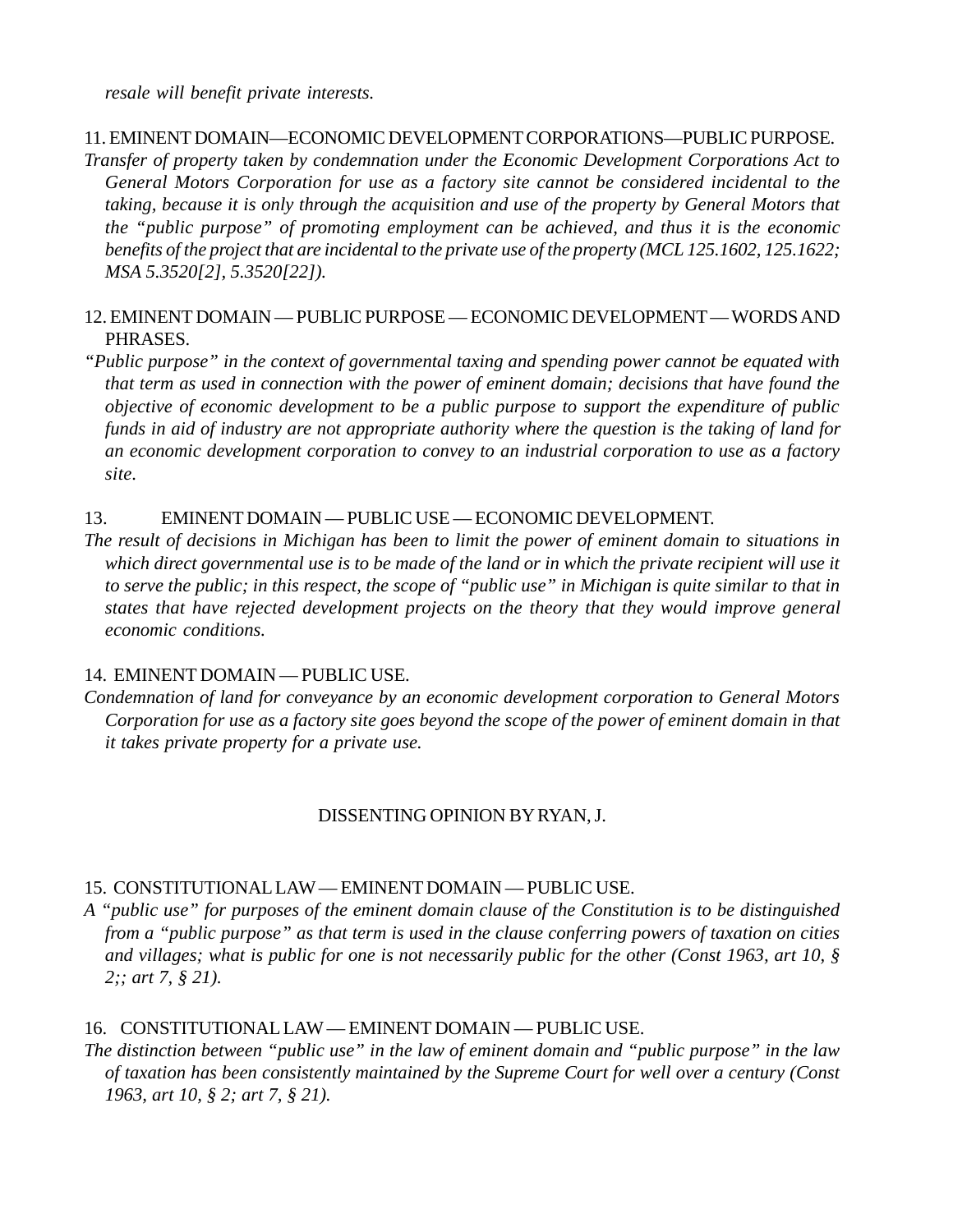## 17. CONSTITUTIONAL LAW — EMINENT DOMAIN — PUBLIC USE.

- *The concept of ' public purpose" for taxation, originally construed more narrowly than the concept of "public use" for eminent domain, has grown broader as the taxing power has been expanded, so that today, for purposes of aiding private corporations, eminent domain is more restrictive than the power of taxation (Const 1963, art 10, § 2; art 7, § 21).*
- 18. CONSTITUTIONAL LAW EMINENT DOMAIN PUBLIC USE LEGISLATIVE DETER-MINATION.
- *The Supreme Court has long accorded deference to legislative determinations of "public purpose" in taxation cases, but has accorded little or no weight to legislative determinations of `public use" in eminent domain cases, holding instead that public use is a judicial question and making an independent determination of what constitutes a public use (Const 1963, art 10, §2; art 7, §21).*

# 19. CONSTITUTIONAL LAW — EMINENT DOMAIN — PUBLIC USE — DUE PROCESS.

*The Fifth Amendment taking clause applies to the states through the Fourteenth Amendment due process clause, and in construing the Fourteenth Amendment the Supreme Court of the United States has adopted a deferential standard of review, but the deference is paid to judgments of state courts, not the decisions of state legislatures, on questions of public use under state law; whether a use is public or private is ultimately a judicial question (US Const, Ams V, XIV; Const 1963, art 10, § 2).*

# 20. EMINENT DOMAIN — PUBLIC USE — PUBLIC PURPOSE — WORDS AND PHRASES.

*The terms "public use" and "public purpose" have indeed been used interchangeably in the inexact language of both eminent domain and taxation cases written by the Supreme Court, but the different principles informing those terms have not been interchanged.*

21. EMINENT DOMAIN — INSTRUMENTALITY OF COMMERCE — PRIVATE CORPORATIONS. *An exception to the general rule that condemnation of property for transfer to a private corporation is forbidden, the instrumentality of commerce exception, has long been recognized; this exception permits condemnation for the establishment or improvement of the avenues of commerce—highways, railroads, and canals, for example.*

## 22. EMINENT DOMAIN — INSTRUMENTALITY OF COMMERCE — PRIVATE CORPORATIONS.

*Three common elements appear in the instrumentality of commerce cases justifying the use of eminent domain for private corporations: public necessity of the extreme sort, the indispensability of compelled expropriation of property to the very existence of the enterprise pursued by the private corporation; continuing accountability of the corporation to the public, the retention of some measure of government control over the operation of the enterprise after it has passed into private hands; and determination of the specific land to be condemned based upon criteria related to the public interest rather than the private interests of the corporation.*

## 23. EMINENT DOMAIN — INSTRUMENTALITY OF COMMERCE — PRIVATE CORPORATIONS — MANUFACTURING PLANT.

*The three common elements of the instrumentality of commerce cases which justify the condemnation of land for use by a private corporation do not appear in a case of condemnation of land for the construction of an automobile manufacturing plant where: there is no public necessity of the extreme sort, because the plant could be built somewhere without the use of condemnation; there*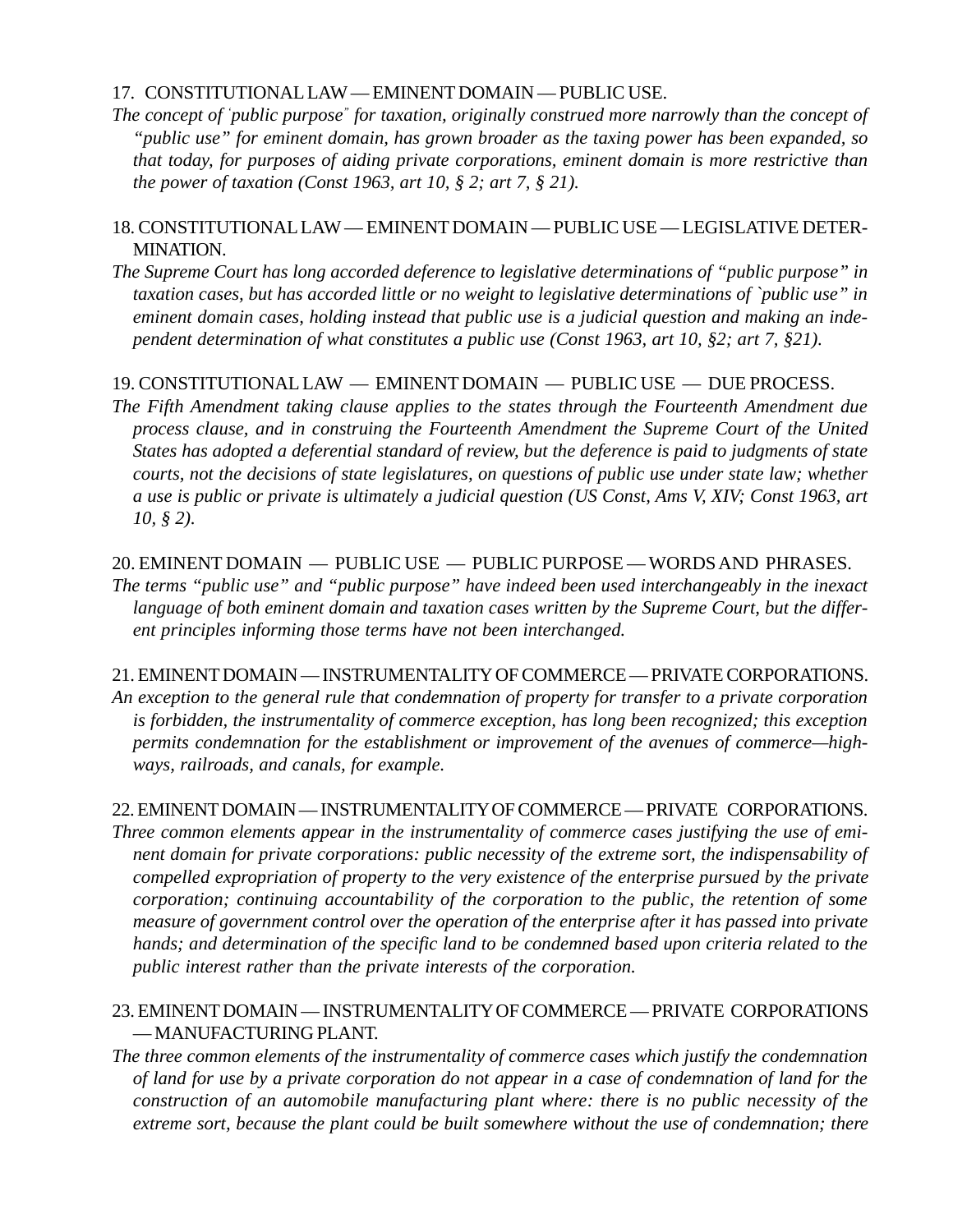*is no continuing accountability to the public because the plant will be operated without any public control over its management or operation, and with reference not to the regional rate of unemployment, but to profit; and there is no independent public significance to the criteria used in selecting the land, but the location is a result of conditions laid down by the manufacturer to further its private pecuniary interest.*

### 24. EMINENT DOMAIN — PRIVATE CORPORATIONS — SLUM CLEARANCE.

*The object of eminent domain when used in connection with slum clearance is not to convey land to a private corporation, although that may ultimately be done, but to erase blight, danger, and disease, and when the area has been cleared the public purpose has been fulfilled; cases holding slum clearance to be a public purpose justifying the use of eminent domain are not authority for the use of eminent domain when the object is conveyance of the land to a private corporation for use as a factory site.*

## 25. CONSTITUTIONAL LAW — EMINENT DOMAIN — PRIVATE CORPORATIONS.

*The general principle in the eminent domain taking clause of the state Constitution is that the right to own and occupy land will not be subordinated to private corporate interests unless the use of the land condemned by or for the corporation is invested with public attributes sufficient for the corporate activity fairly to be deemed governmental (Const 1963, art 10, § 2).*

*Reosti & Papakhian* for plaintiffs.

*Sylvester Delaney,* Acting Corporation Counsel, by *Joseph N. Baltimore,* and *Honigman Miller Schwartz & Cohn,* by *Jason L. Honigman, William G. Christopher,* and *Norman C. Ankers,* Special Counsel, for the City of Detroit.

*Lewis, White, Clay & Graves, P.C.,* by *David Baker Lewis, Eric L. Clay,* and *Victoria A. Roberts,* General Counsel, for the Detroit Economic Development Corporation.

PER CURIAM. This case arises out of a plan by the Detroit Economic Development Corporation to acquire, by condemnation if necessary, a large tract of land to be conveyed to General Motors Corporation as a site for construction of an assembly plant. The plaintiffs, a neighborhood association and several individual residents of the affected area, brought suit in Wayne Circuit Court to challenge the project on a number of grounds, not all of which have been argued to this Court. Defendants' motions for summary judgment were denied pending trial on a single question of fact: whether, under 1980 PA 87; MCL 213.51 *et seq.;* MSA 8.265(1) *et seq.,* the city abused its discretion in determining that condemnation of plaintiffs' property was necessary to complete the project.

The trial lasted 10 days and resulted in a judgment for defendants and an order on December 9, 1980, dismissing plaintiffs' complaint. The plaintiffs filed a claim of appeal with the Court of Appeals on December 12, 1980, and an application for bypass with this Court on December 15, 1980.

We granted a motion for immediate consideration and an application for leave to appeal prior to decision by the Court of Appeals to consider the following questions:

Does the use of eminent domain in this case constitute a taking of private property for private use and, therefore, contravene Const 1963, art 10, § 2?

Did the court below err in ruling that cultural, social and historical institutions were not protected by the Michigan Environmental Protection Act?

We conclude that these questions must be answered in the negative and affirm the trial court's deci-sion.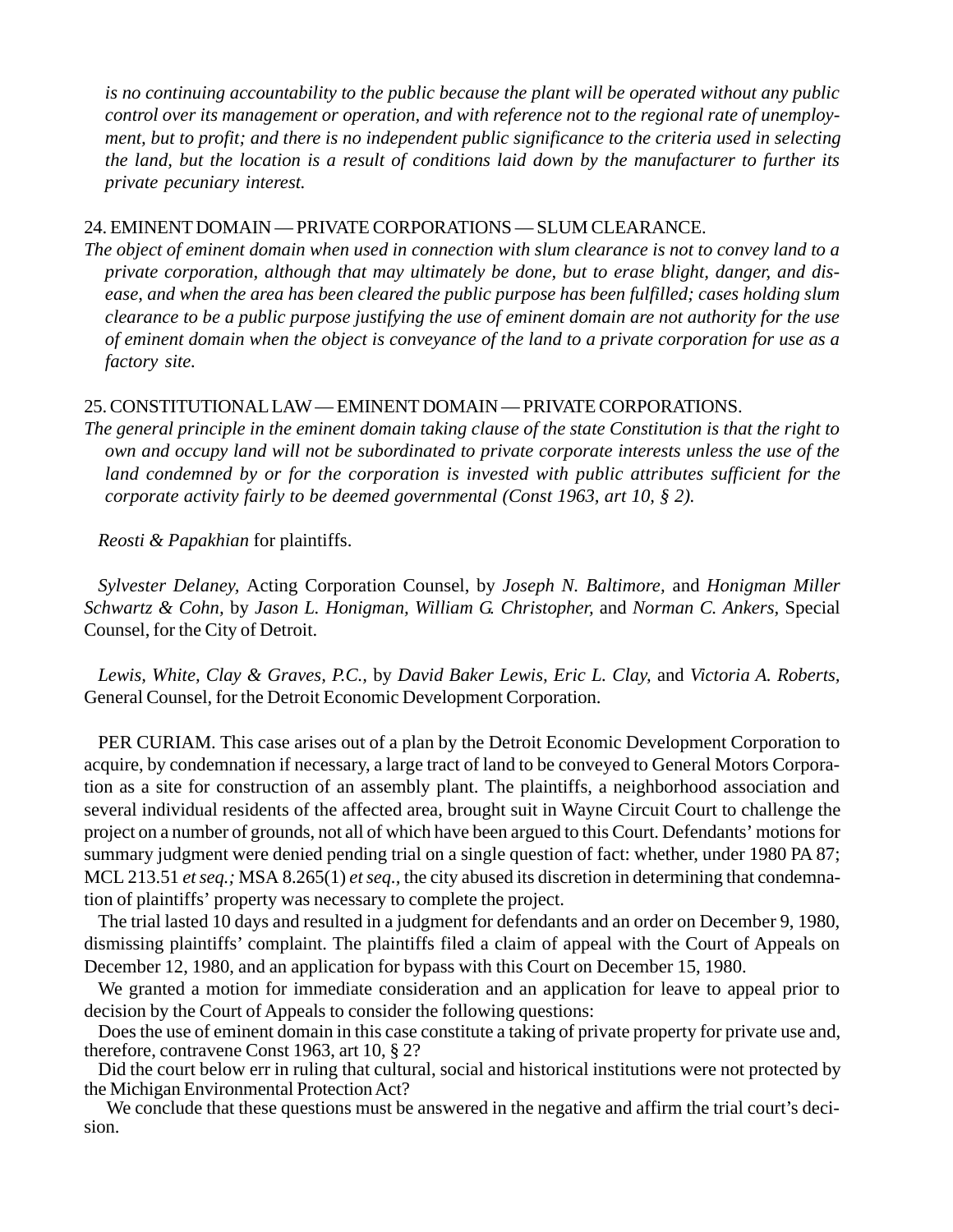This case raises a question of paramount importance to the future welfare of this state and its residents: Can a municipality use the power of eminent domain granted to it by the Economic Development Corporations Act, MCL 125.1601 *et seq.;* MSA 5.3520(1) *et seq.,* to condemn property for transfer to a private corporation to build a plant to promote industry and commerce, thereby adding jobs and taxes to the economic base of the municipality and state?

Const 1963, art 10, § 2, states in pertinent part that "[p]rivate property shall not be taken for public use without just compensation therefor being first made or secured in a manner prescribed by law". Art 10, § 2 has been interpreted as requiring that the power of eminent domain not be invoked except to further a public use or purpose.<sup>1</sup> Plaintiffs-appellants urge us to distinguish between the terms "use" and "purpose" , asserting they are not synonymous and have been distinguished in the law of eminent domain. We are persuaded the terms have been used interchangeably in Michigan statutes and decisions in an effort to describe the protean concept of public benefit. The term "public use" has not received a narrow or inelastic definition by this Court in prior cases.<sup>2</sup> Indeed, this Court has stated that " `[a] public use changes with changing conditions of society' " and that " `[t]he right of the public to receive and enjoy the benefit of the use determines whether the use is public or private' ".3

The Economic Development Corporations Act is a part of the comprehensive legislation dealing with planning, housing and zoning whereby the State of Michigan is attempting to provide for the general health, safety, and welfare through alleviating unemployment, providing economic assistance to industry, assisting the rehabilitation of blighted areas, and fostering urban redevelopment.

Section 2 of the act provides:

"There exists in this state the continuing need for programs to alleviate and prevent conditions of unemployment, and that it is accordingly necessary to assist and retain local industries and commercial enterprises to strengthen and revitalize the economy of this state and its municipalities; that accordingly it is necessary to provide means and methods for the encouragement and assistance of industrial and commercial enterprises in locating, purchasing, constructing, reconstructing, modernizing, improving, maintaining, repairing, furnishing, equipping, and expanding in this state and in its municipalities; and that it is also necessary to encourage the location and expansion of commercial enterprises to more conveniently provide needed services and facilities of the commercial enterprises to municipalities and the residents thereof. *Therefore, the powers granted in this act constitute the performance of essential public purposes and functions for this state and its municipalities."* MCL 125.1602; MSA 5.3520(2). (Emphasis added.)

To further the objectives of this act, the Legislature has authorized municipalities to acquire property by condemnation in order to provide industrial and commercial sites and the means of transfer from the municipality to private users. MCL 125.1622; MSA 5.3520(22).

Plaintiffs-appellants do not challenge the declaration of the Legislature that programs to alleviate and prevent conditions of unemployment and to preserve and develop industry and commerce are essential public purposes. Nor do they challenge the proposition that legislation to accomplish this purpose falls within the constitutional grant of general legislative power to the Legislature in Const 1963, art 4, § 51, which reads as follows:

"The public health and general welfare of the people of the state are hereby declared to be matters of primary public concern. The legislature shall pass suitable laws for the protection and promotion of the public health."

What plaintiffs-appellants do challenge is the constitutionality of using the power of eminent domain to condemn one person' s property to convey it to another private person in order to bolster the economy. They argue that whatever incidental benefit may accrue to the public, assembling land to General Motors' specifications for conveyance to General Motors for its uncontrolled use in profit making is really a taking for private use and not a public use because General Motors is the primary beneficiary of the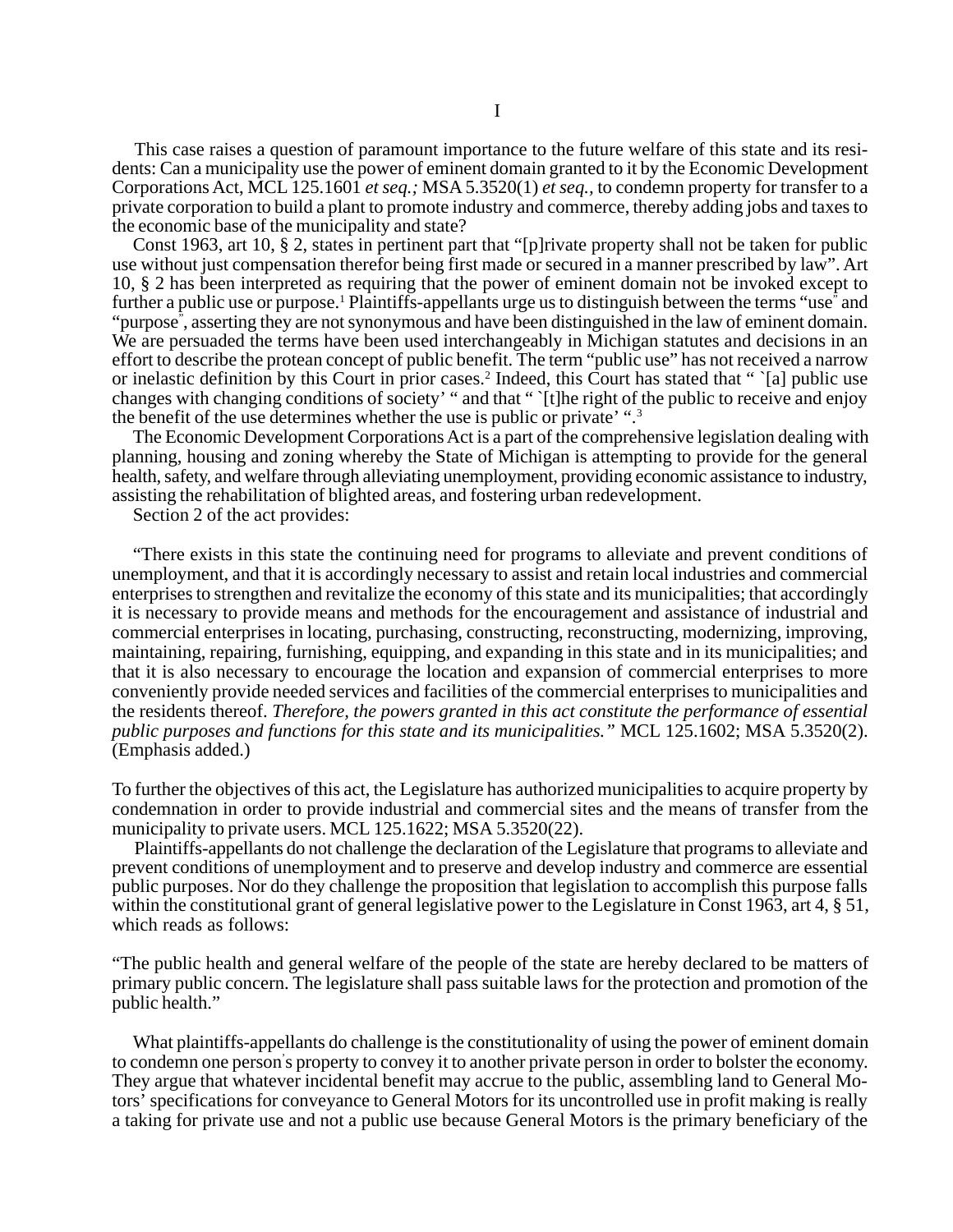condemnation.

The defendants-appellees contend, on the other hand, that the controlling public purpose in taking this land is to create an industrial site which will be used to alleviate and prevent conditions of unemployment and fiscal distress. The fact that it will be conveyed to and ultimately used by a private manufacturer does not defeat this predominant public purpose.

There is no dispute about the law. All agree that condemnation for a public use or purpose is permitted. All agree that condemnation for a private use or purpose is forbidden. Similarly, condemnation for a private use cannot be authorized whatever its incidental public benefit and condemnation for a public purpose cannot be forbidden whatever the incidental private gain. The heart of this dispute is whether the proposed condemnation is for the primary benefit of the public or the private user.

The Legislature has determined that governmental action of the type contemplated here meets a public need and serves an essential public purpose. The Court's role after such a determination is made is limited.

" The determination of what constitutes a public purpose is primarily a legislative function, subject to review by the courts when abused, and the determination of the legislative body of that matter should not be reversed except in instances where such determination is palpable and manifestly arbitrary and incorrect.' " *Gregory Marina, Inc v Detroit,* 378 Mich 364, 396; 144 NW2d 503 (1966).

The United States Supreme Court has held that when a legislature speaks, the public interest has been declared in terms "well-nigh conclusive". *Berman v Parker,* 348 US 26, 32; 75 S Ct 98; 99 L Ed 27 (1954).

The Legislature has delegated the authority to determine whether a particular project constitutes a public purpose to the governing body of the municipality involved.<sup>4</sup> The plaintiffs concede that this project is the type contemplated by the Legislature<sup>5</sup> and that the procedures set forth in the Economic Development Corporations Act have been followed.6 This further limits our review.

In the court below, the plaintiffs-appellants challenged the necessity for the taking of the land for the proposed project. In this regard the city presented substantial evidence of the severe economic conditions facing the residents of the city and state, the need for new industrial development to revitalize local industries, the economic boost the proposed project would provide, and the lack of other adequate available sites to implement the project.

As Justice COOLEY stated over a hundred years ago "the most important consideration in the case of eminent domain is the necessity of accomplishing some public good which is otherwise impracticable, and \* \* \* the law does not so much regard the means as the need". *People ex rel Detroit & Howell R Co v Salem Twp Board,* 20 Mich 452, 480-481 (1870).

When there is such public need, "[t]he abstract right [of an individual] to make use of his own property in his own way is compelled to yield to the general comfort and protection of community, and to a proper regard to relative rights in others". *Id.* Eminent domain is an inherent power of the sovereign of the same nature as, albeit more severe than, the power to regulate the use of land through zoning or the prohibition of public nuisances.

In the instant case the benefit to be received by the municipality invoking the power of eminent domain is a clear and significant one and is sufficient to satisfy this Court that such a project was an intended and a legitimate object of the Legislature when it allowed municipalities to exercise condemnation powers even though a private party will also, ultimately, receive a benefit as an incident thereto.

The power of eminent domain is to be used in this instance primarily to accomplish the essential public purposes of alleviating unemployment and revitalizing the economic base of the community. The benefit to a private interest is merely incidental.

Our determination that this project falls within the public purpose, as stated by the Legislature, does not mean that every condemnation proposed by an economic development corporation will meet with similar acceptance simply because it may provide some jobs or add to the industrial or commercial base. If the public benefit was not so clear and significant, we would hesitate to sanction approval of such a project. The power of eminent domain is restricted to furthering public uses and purposes and is not to be exercised without substantial proof that the public is primarily to be benefited. Where, as here, the condemnation power is exercised in a way that benefits specific and identifiable private interests, a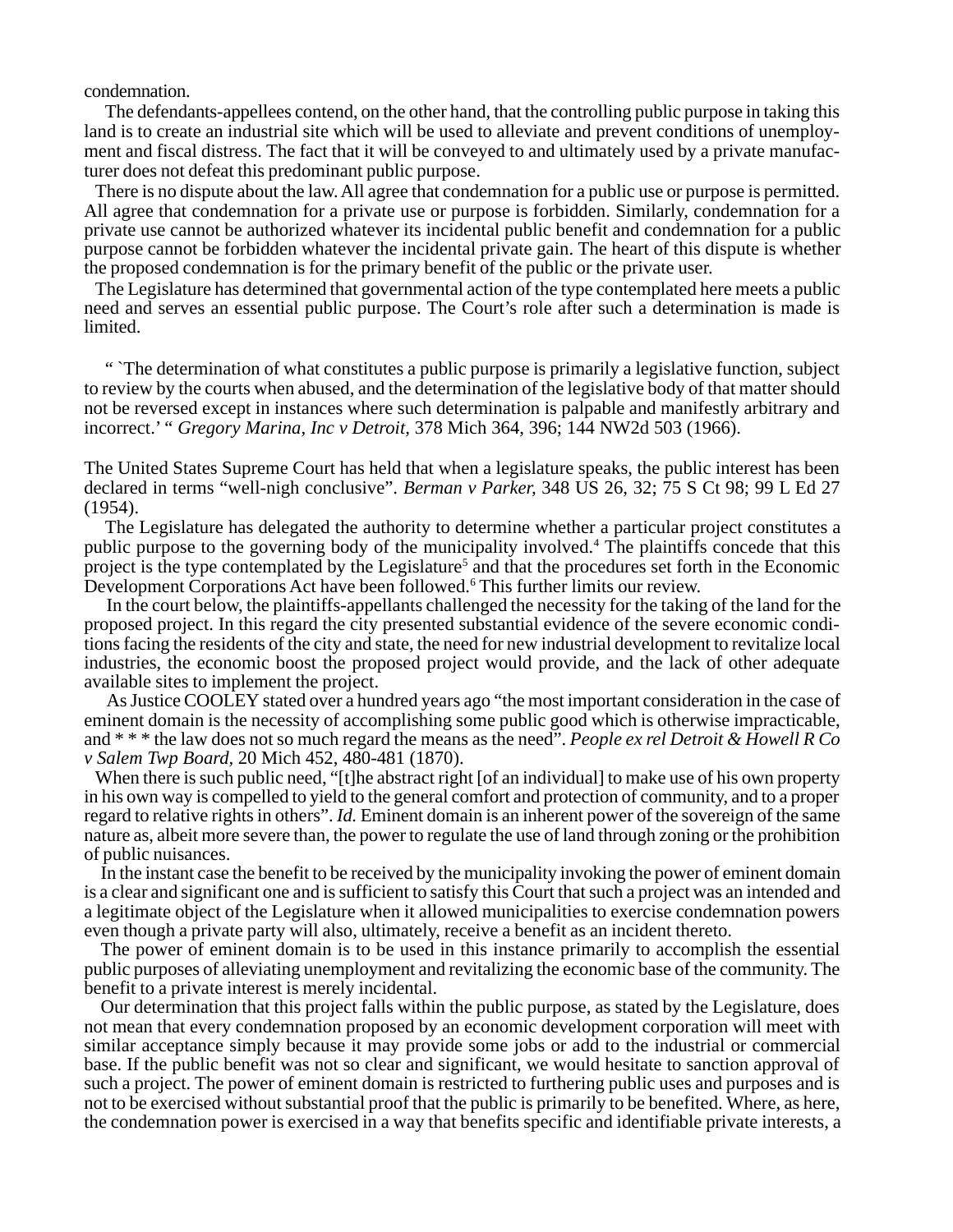court inspects with heightened scrutiny the claim that the public interest is the predominant interest being advanced. Such public benefit cannot be speculative or marginal but must be clear and significant if it is to be within the legitimate purpose as stated by the Legislature. We hold this project is warranted on the basis that its significance for the people of Detroit and the state has been demonstrated.

II

Plaintiffs' complaint also alleged that the proposed project violates the Michigan Environmental Protection Act (MEPA), MCL 691.1201 *et seq.;* MSA 14.528(201) *et seq.,* because it "will have a major adverse impact on the adjoining social and cultural environment which is referred to as Poletown". The trial court dismissed this claim, stating that " 'social and cultural environments' are matters not within the purview of the MEPA and outside its legislative intent". We agree.

MCL 691.1202(1); MSA 14.528(202)(1) permits maintenance of an action for declaratory and equitable relief against the state, its political subdivisions, or private entities, "for the protection of the *air, water and other natural resources* and the public trust therein from pollution, impairment or destruction" . (Emphasis supplied.) The reference to "air, water and other natural resources" is also made in other sections of the act and in its title. Given its plain meaning, the term "natural resources" does not encompass a "social and cultural environment". Moreover, under the principle of *ejusdem generis,* where a statute contains a general term supplementing a more specific enumeration, the general term will not be construed to refer to objects not of like kind with those enumerated. 2A Sutherland, Statutory Construction (4th ed), §§ 47.18-47.19, pp 109-114.

The decision of the trial court is affirmed.

The clerk is directed to issue the Court's judgment order forthwith, in accordance with GCR 1963, 866.3©).

No costs, a public question being involved.

#### COLEMAN, C.J., and KAVANAGH, WILLIAMS, LEVIN, and BLAIR MOODY, JR., JJ., concurred.

FITZGERALD, *J. (dissenting).* This Court today decides that the power of eminent domain permits the taking of private property with the object of transferring it to another private party for the purpose of constructing and operating a factory, on the ground that the employment and other economic benefits of this privately operated industrial facility are such as to satisfy the "public use" requirement for the exercise of eminent domain power. Because I believe the proposed condemnation clearly exceeds the government's authority to take private property through the power of eminent domain, I dissent.

I

In the spring of 1980, General Motors Corporation informed the City of Detroit that it would close its Cadillac and Fisher Body plants located within the city in 1983. General Motors offered to build an assembly complex in the city, if a suitable site could be found. General Motors set four criteria for the approval of a site: an area of between 450 and 500 acres; a rectangular shape (3/4 mile by 1 mile); access to a long-haul railroad line; and access to the freeway system. The city evaluated a number of potential sites and eventually made an in-depth study of nine sites. Eight of the sites were found not to be feasible,<sup>7</sup> and the ninth, with which we are concerned, was recommended. It occupies approximately 465 acres in the cities of Detroit and Hamtramck.<sup>8</sup> A plan was developed to acquire the site, labeled the Central Industrial Park, under the Economic Development Corporations Act, 1974 PA 338.9 As authorized by the statute, the project plan contemplated the use of condemnation to acquire at least some of the property within the site.

This action was brought by several residents faced with the loss of their property to condemnation as part of the project. After an expedited trial on the merits, the circuit court entered judgment for the defendants,<sup>10</sup> the effect of which is to allow the pending condemnation actions under the Michigan "quick" take" statute,  $1980$  PA  $87$ ,<sup>11</sup> to proceed.

We granted the plaintiffs' application for leave to appeal prior to decision by the Court of Appeals and on January 29, 1981, issued an injunction prohibiting the city from proceeding with certain aspects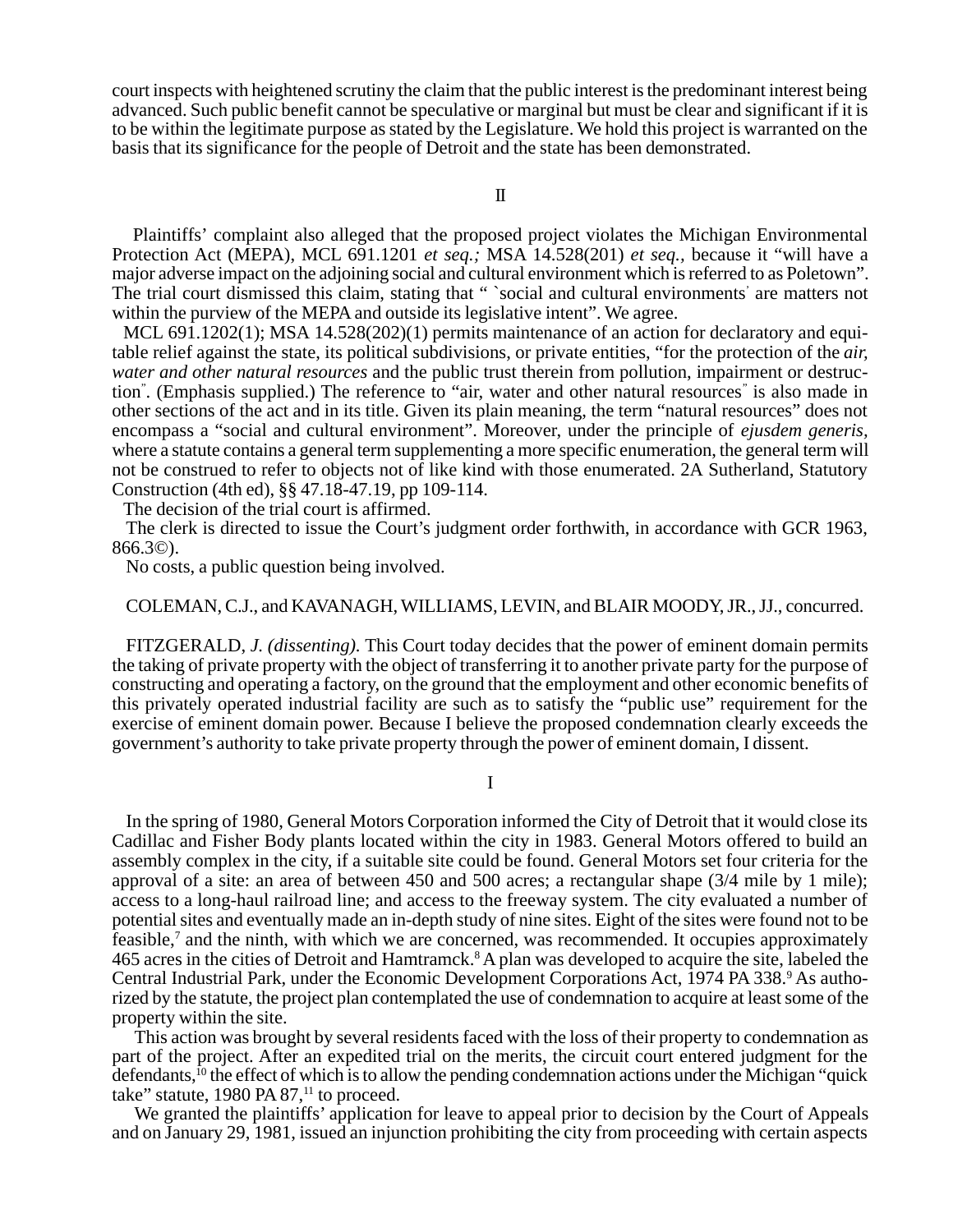of the condemnations pending decision in this case.

On this appeal, the plaintiffs do not challenge the city's compliance with the applicable statutes. Nor do they seek review of the circuit court's finding that the city did not abuse its discretion in the selection of the Central Industrial Park site over the possible alternative sites that it had studied. Rather, the appeal is limited to the plaintiffs' claims that acquisition of the site through condemnation is illegal as the taking of private property for private use, and that the circuit court erred in ruling that cultural, social, and historical institutions are not protected by the Michigan Environmental Protection Act, 1970 PA 127.12

The majority rejects both claims. I concur with the discussion of the environmental protection act issue, but disagree with the analysis of the eminent domain question.

II

The city attaches great importance to the explicit legislative findings in the Economic Development Corporations Act that unemployment is a serious problem and that it is necessary to encourage industry in order to revitalize the economy of this state<sup>13</sup> and to the legislative declaration that the use of eminent domain power pursuant to a project under the act, "shall be considered necessary for public purposes and for the benefit of the public<sup>"</sup>.<sup>14</sup> It is undeniable that such legislative pronouncements are entitled to great deference. However, determination whether a taking is for a public or a private use is ultimately a judicial question. E.g., *Lakehead Pipe Line Co v Dehn,* 340 Mich 25, 39-40; 64 NW2d 903 (1954); *Cleveland v City of Detroit,* 322 Mich 172, 179; 33 NW2d 747 (1948). Through the years, this Court has not hesitated to declare takings authorized by statute not to be for public use in appropriate cases. E.g., *Shizas v City of Detroit,* 333 Mich 44; 52 NW2d 589 (1952); *Berrien Springs Water-Power Co v Berrien Circuit Judge,* 133 Mich 48; 94 NW 379 (1903). This is as it must be, since if a legislative declaration on the question of public use were conclusive, citizens could be subjected to the most outrageous confiscation of property for the benefit of other private interests without redress. Thus, while mindful of the expression of the legislative view of the appropriateness of using the eminent domain power in the circumstances of this case, this Court has the responsibility to determine whether the authorization is lawful.

Our role was well stated by Justice COOLEY in "A Treatise on the Constitutional Limitations". Writing subsequent to the Court's decision in *People ex rel Detroit and Howell R Co v Salem Twp Board,* 20 Mich 452 (1870), he noted:

"The question what is a public use is always one of law. Deference will be paid to the legislative judgment, as expressed in enactments providing for an appropriation of property, but it will not be conclusive." 2 Cooley, Constitutional Limitations (8th ed), p 1141.

#### III

Our approval of the use of eminent domain power in this case takes this state into a new realm of takings of private property; there is simply no precedent for this decision in previous Michigan cases. There were several early cases in which there was an attempt to transfer property from one private owner to another through the condemnation power pursuant to express statutory authority. *Board of Health v Van Hoesen,* 87 Mich 533; 49 NW 894 (1891); *Ryerson v Brown,* 35 Mich 333 (1877). In each case, the proposed taking was held impermissible.

The city places great reliance on a number of slum clearance cases here and elsewhere in which it has been held that the fact that the property taken is eventually transferred to private parties does not defeat a claim that the taking is for a public use. E.g., *In re Slum Clearance,* 331 Mich 714; 50 NW2d 340 (1951); *Ellis v Grand Rapids,* 257 F Supp 564 (WD Mich, 1966). Despite the superficial similarity of these cases to the instant one based on the ultimate disposition of the property, these decisions do not justify the condemnation proposed by the city.<sup>15</sup> The public purpose that has been found to support the slum clearance cases is the benefit to the public health and welfare that arises from the elimination of existing blight, even though the ultimate disposition of the property will benefit private interests. As we said in *In re Slum Clearance, supra:*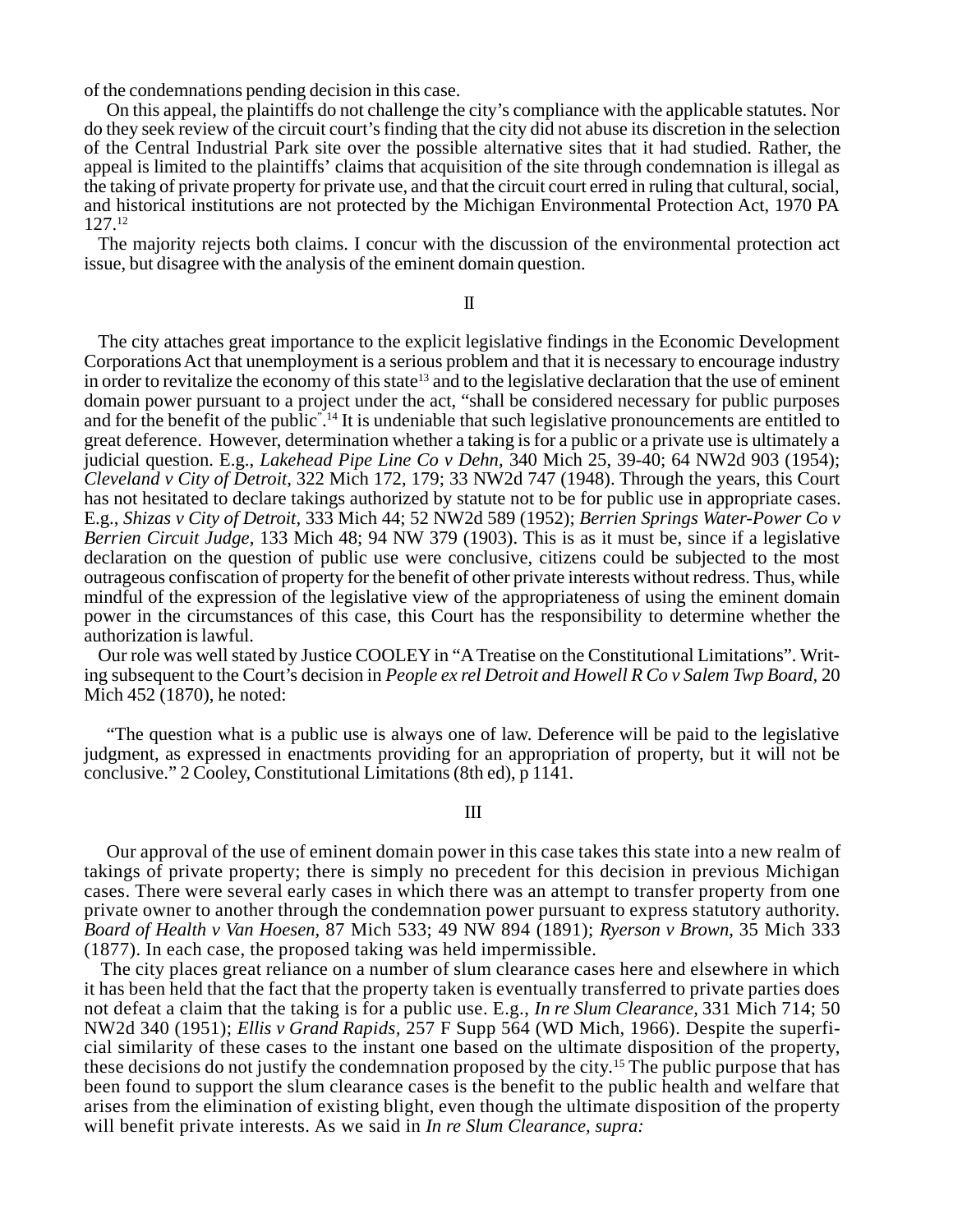"It seems to us that the public purpose of slum clearance is in any event the one *controlling* purpose of the condemnation. The jury were not asked to decide any necessity to condemn the parcels involved for any purpose of resale, but only for slum clearance. \* \* \*

"\* \* \* [T]he resale [abating part of the cost of clearance] is not a primary purpose and is incidental and ancillary to the primary and real purpose of clearance." 331 Mich 720.16 (Emphasis original.)

However, in the present case the transfer of the property to General Motors after the condemnation cannot be considered incidental to the taking. It is only through the acquisition and use of the property by General Motors that the "public purpose" of promoting employment can be achieved. Thus, it is the economic benefits of the project that are incidental to the private use of the property.

The city also points to decisions that have found the objective of economic development to be a sufficient "public purpose" to support the expenditure of public funds in aid of industry. *Advisory Opinion on Constitutionality of 1975 PA 301,* 400 Mich 270; 254 NW2d 528 (1977); *City of Gaylord v Gaylord City Clerk,* 378 Mich 273; 144 NW2d 460 (1966). What constitutes a public purpose in a context of governmental taxing and spending power cannot be equated with the use of that term in connection with eminent domain powers. The potential risk of abuse in the use of eminent domain power is clear. Condemnation places the burden of aiding industry on the few, who are likely to have limited power to protect themselves from the excesses of legislative enthusiasm for the promotion of industry. The burden of taxation is distributed on the great majority of the population, leading to a more effective check on improvident use of public funds.

IV

The courts of other states have occasionally dealt with proposals to use condemnation to transfer property from one set of private owners to others, justified on the ground that the resulting economic benefits provide the requisite public use or public purpose. Some decisions have upheld the use of eminent domain powers on that basis;<sup>17</sup>others have found the proposed taking to exceed the power of the government to take private property.18 While these cases are instructive, they are not controlling of the disposition of this case. Each is presented against the background of a particular state's constitutional and statutory framework. The peculiar facts of the development projects involved also make it difficult to compare them with the present case. In addition, each is decided in the context of that state's body of case law which may have given either a broad or a narrow interpretation to the term "public use".

Despite the limited value of decisions in other states, several points can be made. First, while it is difficult and perhaps futile to categorize individual states as utilizing a "broad" or "narrow" interpretation of "public use" for condemnation purposes,<sup>19</sup> Michigan law seems most consistent with that of states that give a more limited construction to the term. While our decisions have sometimes used the phrase "public purpose" (a phrase often associated with a broad interpretation), the result of our decisions has been to limit the eminent domain power to situations in which direct governmental use is to be made of the land or in which the private recipient will use it to serve the public. The slum clearance cases are really the only significant departure from these principles, and, as noted above, those decisions have been sustained only because of the conclusion that the clearing of a blighted area is a public use. In this respect, the scope of "public use" in Michigan is quite similar to that in states that have rejected development projects on the theory that they would improve general economic conditions. *City of Owensboro v McCormick,* 581 SW2d 3 (Ky, 1979); *Karesh v City Council of the City of Charleston,* 271 SC 339; 247 SE2d 342 (1978). Certainly, we have never sustained the use of eminent domain power solely because of the economic benefits of development as have cases that allowed condemnation in similar circumstances. *Prince George's County v Collington Crossroads, Inc,* 275 Md 171, 190-191; 339 A2d 278, 288 (1975); *City of Minneapolis v Wurtele,* 291 NW2d 386, 390 (Minn, 1980).20

Second, it is worth noting that the Maryland and Minnesota cases cited above are distinguishable in that in each it was the governmental unit that selected the site in question for commercial or industrial development. By contrast, the project before us was initiated by General Motors Corporation's solicitation of the city for its aid in locating a factory site.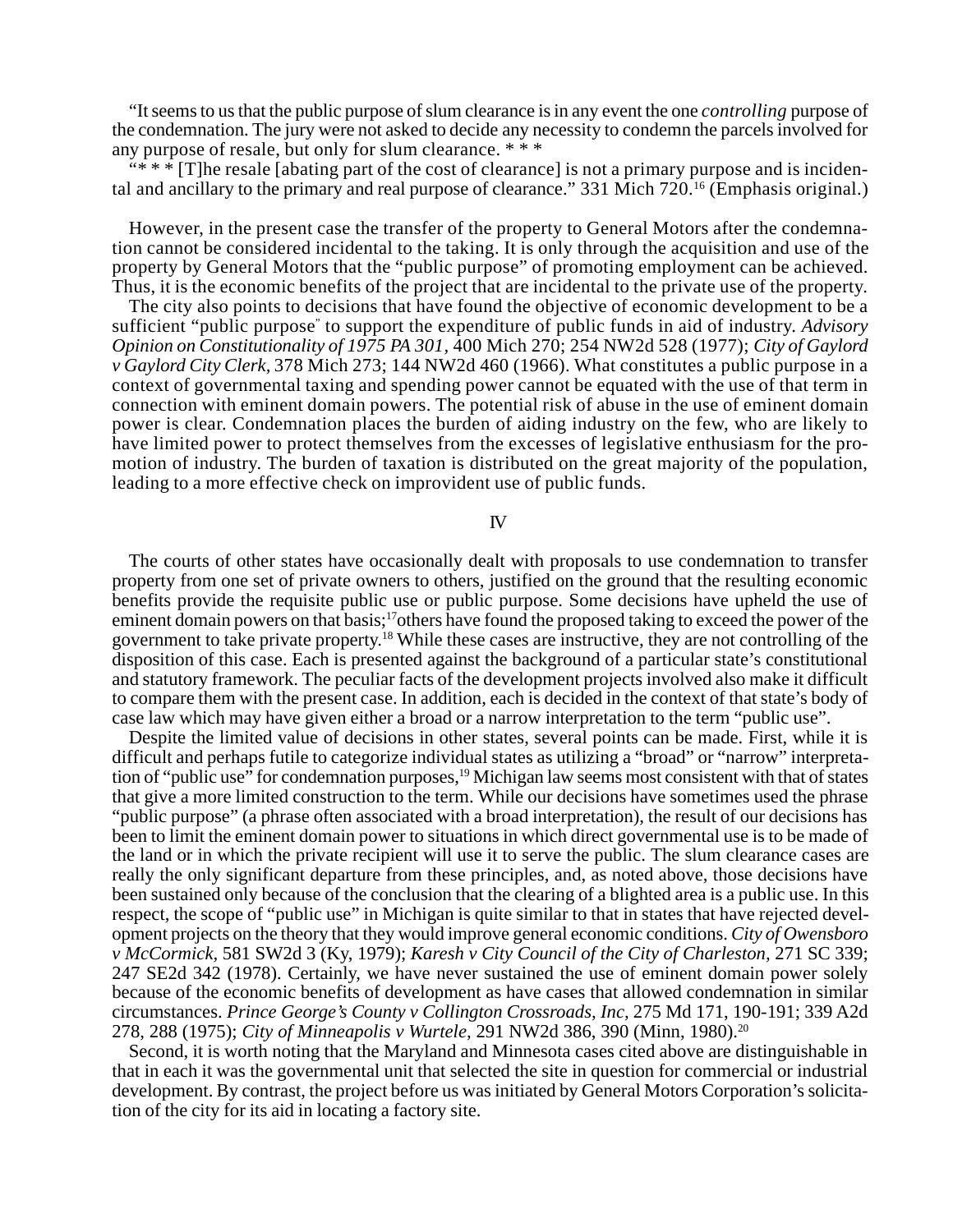The majority relies on the principle that the concept of public use is an evolving one; however, I cannot believe that this evolution has eroded our historic protection against the taking of private property for private use to the degree sanctioned by this Court's decision today. The decision that the prospect of increased employment, tax revenue, and general economic stimulation makes a taking of private property for transfer to another private party sufficiently "public" to authorize the use of the power of eminent domain means that there is virtually no limit to the use of condemnation to aid private businesses. Any business enterprise produces benefits to society at large. Now that we have authorized local legislative bodies to decide that a different commercial or industrial use of property will produce greater public benefits than its present use, no homeowner's, merchant's or manufacturer's property, however productive or valuable to its owner, is immune from condemnation for the benefit of other private interests that will put it to a "higher" use.<sup>21</sup> As one prominent commentator has written:

"It often happens that the erection of a large factory will be of more benefit to the whole community in which it is planned to build it than any strictly public improvement which the inhabitants of the place could possibly undertake; but even if the plan was blocked by the refusal of the selfish owner of a small but necessary parcel of land to part with it at any price, the public mind would instinctively revolt at any attempt to take such land by eminent domain." 2A Nichols, Eminent Domain (rev 3d ed), § 7.61[1].

The condemnation contemplated in the present action goes beyond the scope of the power of eminent domain in that it takes private property for private use. I would reverse the judgment of the circuit court.

#### RYAN, J., concurred with FITZGERALD, J.

RYAN, J. *(dissenting).* This is an extraordinary case.

The reverberating clang of its economic, sociological, political, and jurisprudential impact is likely to be heard and felt for generations. By its decision, the Court has altered the law of eminent domain in this state in a most significant way and, in my view, seriously jeopardized the security of all private property ownership.

This case will stand, above all else, despite the sound intentions of the majority, for judicial approval of municipal condemnation of private property for private use. This is more than an example of a hard case making bad law—it is, in the last analysis, good-faith but unwarranted judicial imprimatur upon government action taken under the policy of the end justifying the means.

My separate views are set down some days after the Court's 5-to-2 decision has been made and announced and the controlling and dissenting opinions of my colleagues released. I take this unusual step for a number of reasons:

\_\_The speed with which this case was submitted, argued, considered and decided has meant preparation of opinions which, in my view, do not adequately address the constitutional issues involved.

-The ever-broadening audience for which we write may profit from a longer and more detailed analysis of the unique facts which generated this litigation in order to appreciate the economic, social, and political context in which, in my view, our constitutional precedents have been disregarded.

-Because this case so remarkably alters our jurisprudence, it is worthwhile to trace our precedent from the beginning and to note with care where and how, from this dissenting perspective, the Court departed from it.

\_\_Finally, it seems important to describe in detail for the bench and bar who may address a comparable issue on a similarly stormy day, how easily government, in all of its branches, caught up in the frenzy of perceived economic crisis, can disregard the rights of the few in allegiance to the always disastrous philosophy that the end justifies the means.

The real controversy which underlies this litigation concerns the propriety of condemning private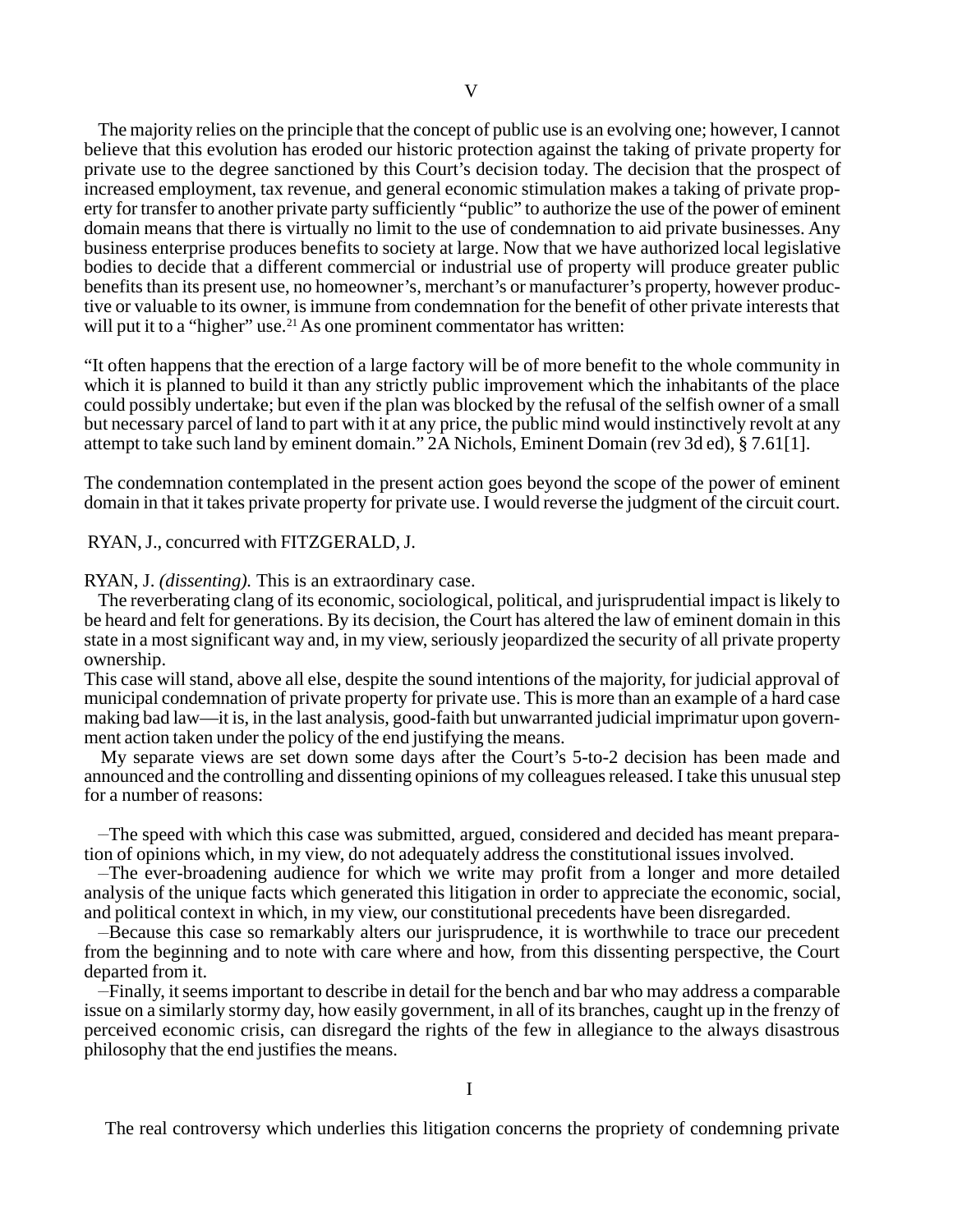property for conveyance to another private party because the use of it by the new owner promises greater public "benefit" than the old use. The controversy arises in the context of economic crisis. While unemployment is high throughout the nation, it is of calamitous proportions throughout the state of Michigan, and particularly in the City of Detroit, whose economic lifeblood is the now foundering automobile industry. It is difficult to overstate the magnitude of the crisis. Unemployment in the state of Michigan is at 14.2%. In the City of Detroit it is at 18%, and among black citizens it is almost 30%. The high cost of doing business in Michigan generally has driven many manufacturers out of this state and to the so-called sunbelt states on a continuing basis during the past several years. Nowhere is the exodus more steady or more damaging than from the Metropolitan Detroit area. It is appropriate to take judicial notice of the fact that the view is widely held that the Chrysler Corporation, headquartered in Detroit, is "on the ropes", surviving only because of hundreds of millions of dollars of federally insured loans. It is likewise appropriate to note judicially the commonly known and readily verifiable fact that the Ford Motor Company, the American Motors Corporation and the General Motors Corporation have all, within days, reported for the previous year the largest financial losses in their histories.

A new national administration and a reconstituted Congress are struggling to find acceptable means to assist the American automotive industry to compete with the overseas automobile manufacturing competition which is largely accountable for domestic automobile industry losses. To meet that competition, domestic manufacturers are finding it necessary to construct new manufacturing facilities in order to build redesigned, lighter and more economical cars. That means new factories and new factory locations.

In the record of this case, the Environmental Impact Statement, $^{22}$  prepared in connection with the condemnation of the property in question in this case states:

"The outcome of an anticipated ` no-action' decision by the cities of Detroit and Hamtramck would be that General Motors would look outside the region for a site to fulfill its needs."

The so-called "down-sized", lightweight and compact automobiles which must be designed, built, and marketed to compete with overseas competition call for modernized "new generation" manufacturing facilities, newly retooled. The Environmental Impact Statement describes the situation:

 "The purpose of the proposed action that is the subject of this EIS is to provide a suitable site for a new generation automobile assembly plant.

"The importance of a new generation facility is to produce a more competitive product line that meets energy efficiency criteria and has the flexibility to match model production to market demand without time-consuming and costly retooling as would be required with the existing type of assembly plant.

"The new assembly plants incorporate a primary assembly conveyor that is an overhead system, so that the engine can be put in from the bottom, rather than from the top as it is done today. They also are single-story, a design characteristic that increases the energy efficiency of the entire operation as opposed to moving auto bodies vertically through the existing multi-level assembly plants."

The desirability of a "new generation facility" to enable General Motors Corporation in particular to recoup its losses and recapture its competitive edge is clear in view of the fact that for decades General Motors has been operating two manufacturing facilities in the City of Detroit of the "old generation" vintage. About the desirability of replacing old plants, the Economic Impact Statement states:

"Another problem with existing assembly plants is their inability to meet the hydrocarbon emission control levels that are due to become more stringent in the 1980's. The new generation of facilities are designed to eliminate this problem.

"It is much less costly to build a new plant than to try to retrofit an old plant. In addition, the existing plant sites are generally too small for a new facility that is single rather than multi-storied. The result is that the automotive manufacturers have been turning to `green field' suburban locations as their most economically feasible siting option."

For those reasons and others, General Motors concluded that it would terminate its Cadillac and Fisher Body manufacturing operations at the old facilities in Detroit by 1983 and build a new plant.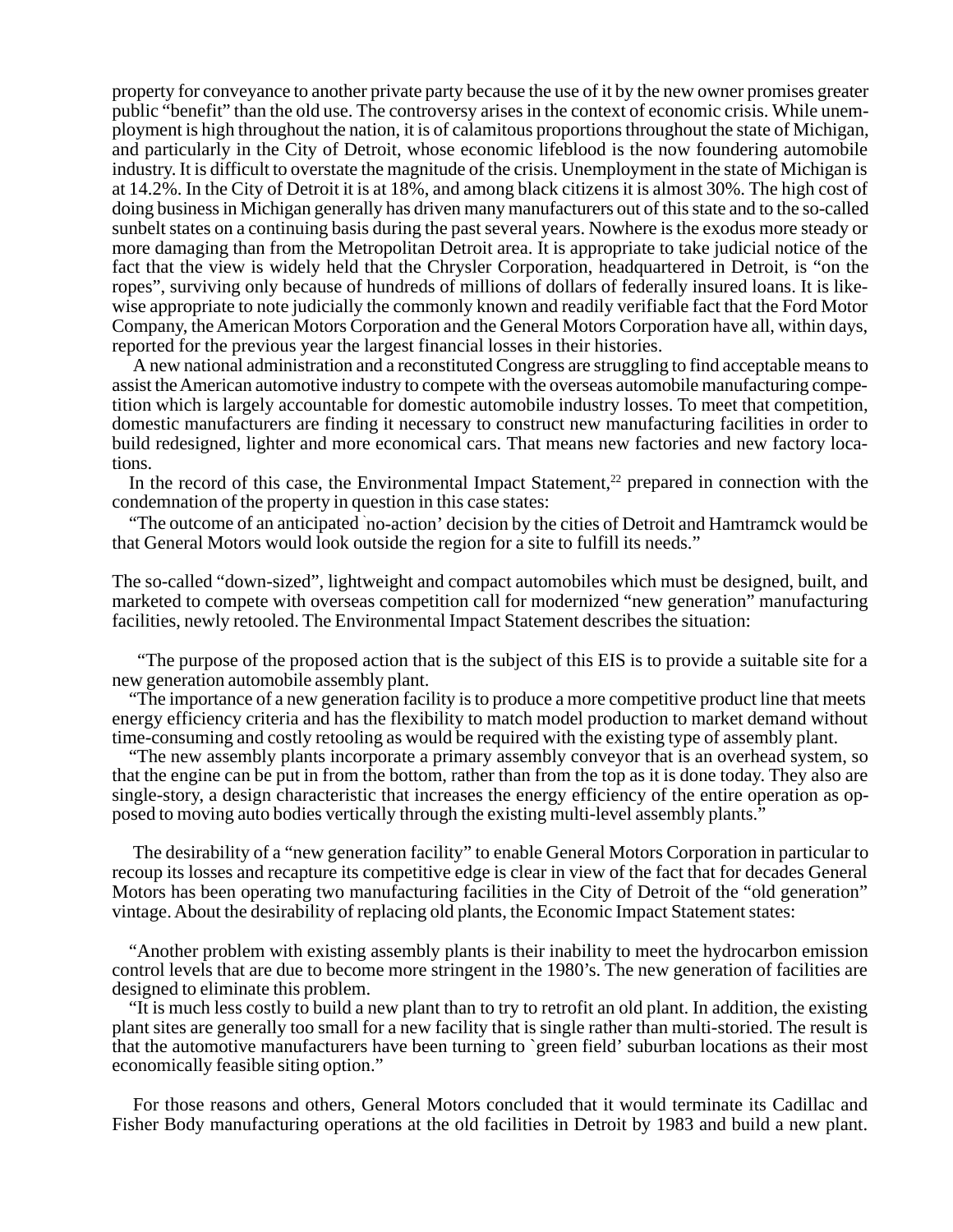Needless to say, the fundamental consideration governing the location of the new facility was the corporation's enlightened self-interest as a private, profit-making enterprise.

It was in this economic context, fueled with talk of removal of its long-established Cadillac and Fisher Body manufacturing operations from the Detroit area and the construction of a new 3-million-squarefoot plant in a sunbelt state, that in 1980 General Motors made its first overture to the City of Detroit about finding a suitable plant site in the city.<sup>23</sup> The Environmental Impact Statement summarizes the situation thus:

" In recognition of the need to improve the competitive position of the domestic automobile industry, the President has proposed an Auto Recovery Program. In Detroit, the City has been intensively working with Chrysler Corporation and General Motors Corporation to assist, where possible, in each company's efforts to make their aging, and for the most part obsolete, Detroit facilities more competitive. Among the successful results of this joint planning was the receipt by the City of an offer from General Motors to construct a modern 3 million square foot assembly complex at a cost of \$500,000,000 to replace their aging Cadillac Assembly and Fisher Body plants that General Motors proposes to close in 1983. To Detroit, this provided the opportunity to retain 6,150 jobs which would have otherwise been permanently lost to the Detroit area if General Motors were forced by size constraints to move to a `green field' location. The proposed facility also represents a potential \$15,000,000 in new property tax revenues." *Id.,* pp II-4 to II-5.

It was, of course, evident to all interested observers that the removal by General Motors of its Cadillac manufacturing operations to a more favorable economic climate would mean the loss to Detroit of at least  $6,000$  jobs<sup>24</sup> as well as the concomitant loss of literally thousands of allied and supporting automotive design, manufacture and sales functions. There would necessarily follow, as a result, the loss of millions of dollars in real estate and income tax revenues. The darkening picture was made even bleaker by the operation of other forces best explained by the social sciences, including the city's continuing loss of its industrial base and the decline of its population.25

Thus it was to a city with its economic back to the wall that General Motors presented its highly detailed "proposal" for construction of a new plant in a "green field" location in the City of Detroit. In addition to the fact that Detroit had virtually no "green fields", the requirements of the "proposal" were such that it was clear that no existing location would be suitable unless the city acquired the requisite land one way or another and did so within the General Motors declared time schedule. The corporation told the city that it must find or assemble a parcel 450 to 500 acres in size with access to long-haul railroad lines and a freeway system with railroad marshalling yards within the plant site. As both General Motors and the city knew at the outset, no such "green field" existed. Unquestionably cognizant of its immense political and economic power, General Motors also insisted that it must receive title to the assembled parcel by May 1, 1981.

In a most impressive demonstration of governmental efficiency, the City of Detroit set about its task of meeting General Motors' specifications. Nine possible sites were identified and suggested to General Motors. Only one was found adequate—a parcel consisting of 465 acres straddling the Detroit-Hamtramck border that has come to be known as Central Industrial Park (CIP).

In July, 1980, the general outlines of the proposal to condemn property to meet General Motors' demands were submitted to the Detroit Common Council, which promptly approved the boundaries of CIP. The city had already begun to purchase property in contemplation of CIP's establishment. Approval of the CIP boundaries by the Common Council set in motion other activities: surveying in the area was begun, appraisals of the affected properties were made, and two major documents were prepared: "Project Plan: Central Industrial Park" and "Draft Environmental Impact Statement: Central Industrial Park, The Cities of Detroit and Hamtramck, Michigan" (EIS). On September 30, 1980, the completed project plan was approved by the Detroit Economic Development Corporation. Two weeks later a public hearing was held on the then proposed CIP and the next day, October 15, 1980, the Environmental Impact Statement was issued. On October 29, 1980 the Detroit Community and Economic Development Department, pursuant to the mandate of § 9 of 1974 PA 338,<sup>26</sup> sent a letter to the Detroit Common Council recommending that the council approve the project plan with suggested amendments for the CIP. Two days later, the council followed the recommendation, passed a resolution approving the project plan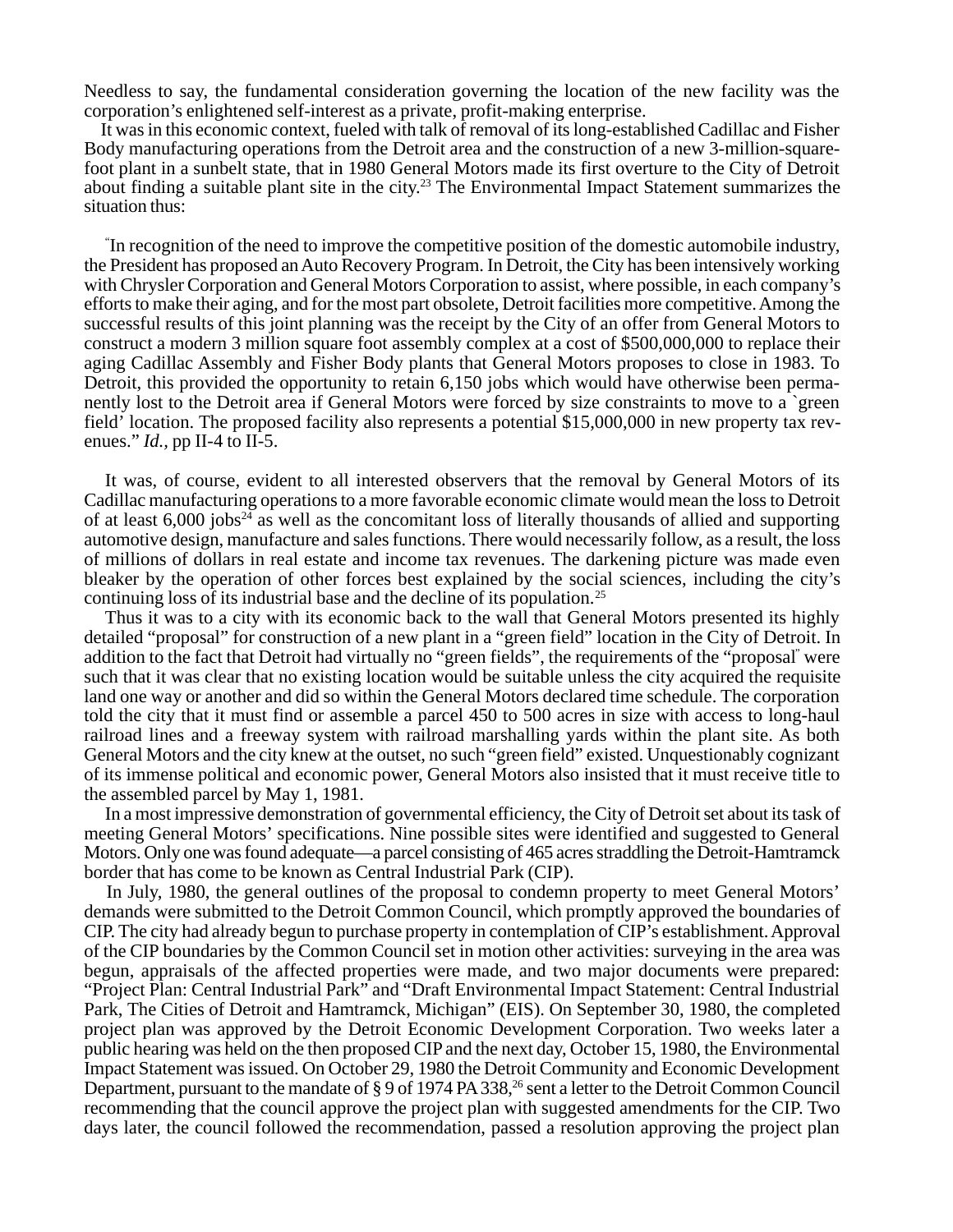with minor modifications, and declared in the resolution "that said project constitutes a public purpose" and "is hereby determined to be for the use and benefit of the public". On November 3, 1980 the mayor of the City of Detroit signed the resolution.

Behind the frenzy of official activity was the unmistakable guiding and sustaining, indeed controlling, hand of the General Motors Corporation. The city administration and General Motors worked in close contact during the summer and autumn of 1980 negotiating the specifics for the new plant site. The negotiations culminated in a letter dated October 8, 1980 from Thomas A. Murphy, Chairman of the Board of Directors of General Motors, to Mayor Coleman A. Young and Mr. Howard Woods, Chairmen of the Economic Development Corporations of the cities of Detroit and Hamtramck, respectively.27

Attached to the letter from Mr. Murphy were eight pages of "site criteria requirements", all established by General Motors, to which the cities of Detroit and Hamtramck were required to agree, as a condition precedent to General Motors' "enter[ing] into *a mutually* satisfactory development agreement with the Economic Development Corporations". (Emphasis added.) The cities agreed.

Among the more publicized of the criteria imposed by General Motors was the requirement that "[t]itle to the entire site and the rail marshalling yard must be vested in the City of Detroit by May 1, 1981". In light of that demand, the uncommon speed and efficiency with which the city moved to establish CIP and initiate proceedings to condemn the affected property is more understandable.

It is the less publicized site criteria prescribed by General Motors, however, and incorporated in the approved project plan by the City of Detroit, which suggest the withering economic clout of the country's largest auto firm. An example is the requirement that the economic development corporations, which are nothing more than the alter egos of the municipalities involved, must "provide for the construction and upgrading of site perimeter roads". This entails relocation and extension of East Grand Boulevard, which now runs through CIP; the widening of existing roads and construction of new roads to form a ring road around CIP; " [a]ppropriate modification of I-94 access ramps and service roads"; and erection of an "[a]ppropriate street lighting system around the perimeter road". The projected cost of these improvements is \$23.5 million. In addition, it was decreed that "General Motors will not be responsible for absorbing the penalty of approximately \$3.5 million for underground [utility] service versus overhead service, as required by the Public Lighting Department of the City of Detroit". Furthermore, the economic development corporations agreed "[t]o dispose of, at their expense, hazardous and toxic waste materials which are found on the site". Of course, the cities are also required by law to pay just compensation to those dislocated by CIP. In all, the projected *public* cost of preparing a site agreeable to the board of directors of General Motors is over \$200 million.28 Remarkably, the site will be sold to General Motors for little more than \$8 million.<sup>29</sup>

The long shadow of this public accommodation of a private manufacturing development was adumbrated by a provision in the site criteria document, attached to GM Chairman Murphy's letter, which states:

### *"Taxes*

"The Cities of Detroit and Hamtramck shall establish a Plant Rehabilitation District pursuant to the terms of Public Act 198 Michigan Acts of 1974, as amended, being MCL 207.551 *et seq.;* MSA 7.800(1) *et seq.,* which shall include maximum allowable tax abatement under said law for a period of 12 years."

The evidence then is that what General Motors wanted, General Motors got. The corporation conceived the project, determined the cost, allocated the financial burdens, selected the site, established the mode of financing, imposed specific deadlines for clearance of the property and taking title, and even demanded 12 years of tax concessions.30

From the beginning, construction of the new assembly plant in Detroit was characterized by the city administration as a do or die proposition. Accordingly, the city, aided by the Michigan "quick-take" statute,31 marshalled and applied its resources and power to insure that CIP was a *fait accompli* before meaningful objection could be registered<sup>32</sup>" or informed opposition organized. Faced with the unacceptable prospect of losing two automotive plants and the jobs that go with them, the city chose to march in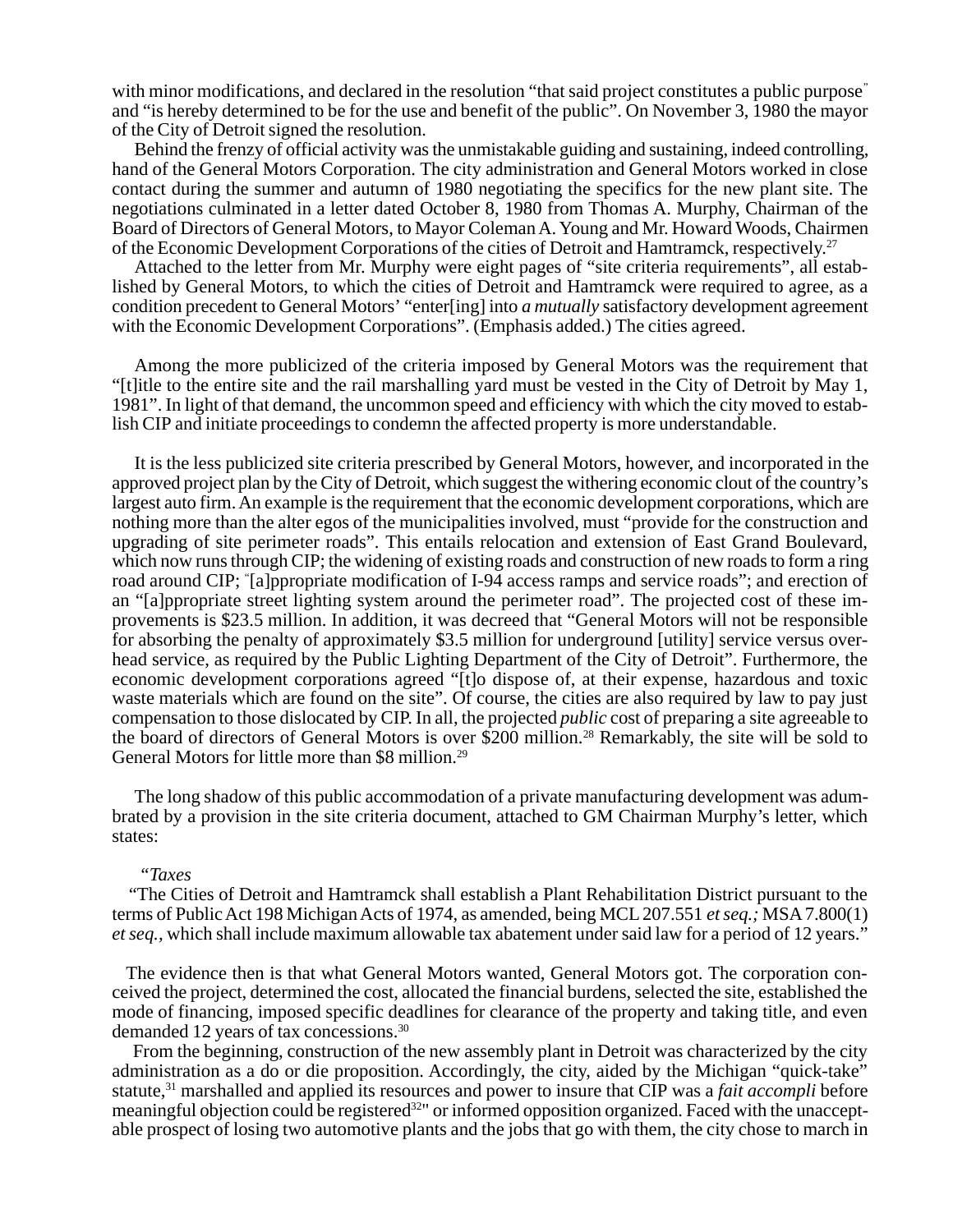fast lock-step with General Motors to carve a "green field" out of an urban setting which ultimately required sweeping away a tightly-knit residential enclave of first- and second-generation Americans, for many of whom their home was their single most valuable and cherished asset and their stable ethnic neighborhood the unchanging symbol of the security and quality of their lives.

It is easy to underestimate the overwhelming psychological pressure which was brought to bear upon property owners in the affected area, especially the generally elderly, mostly retired and largely Polish-American residents of the neighborhood which has come to be called Poletown. As the new plant site plans were developed and announced, the property condemnation proceedings under the "quick-take" statute begun and the demolitionist's iron ball razed neighboring commercial properties such as the already abandoned Chrysler Dodge Main plant, a crescendo of supportive applause sustained the city and General Motors and their purpose. Labor leaders, bankers, and businessmen, including those for whom a new GM plant would mean new economic life, were joined by radio, television, newspaper and political opinion-makers in extolling the virtues of the bold and innovative fashion in which, almost overnight, a new and modern plant would rise from a little known inner-city neighborhood of minimal tax base significance. The promise of new tax revenues, retention of a mighty GM manufacturing facility in the heart of Detroit, new opportunities for satellite businesses, retention of 6,000 or more jobs, and concomitant reduction of unemployment, all fostered a community-wide chorus of support for the project. It was in such an atmosphere that the plaintiffs sued to enjoin the condemnation of their homes.

The judiciary, cognizant of General Motors' May 1 deadline for the city's taking title to all of the property, moved at flank speed. The circuit court conducted a trial on defendants' motion to dismiss plaintiffs' complaint from November 17 to December 2, 1980, and the decision to dismiss the complaint was made on December 9, 1980. Application for leave to appeal prior to decision by the Court of Appeals was received in this Court on December 15, 1980. However, the trial transcript was not received by us until January 5, 1981. We promptly convened, conferred, and granted leave to appeal on January 29, 1981. The case was argued on March 3, 1981.

In less than two weeks, the lead opinions were filed by this Court and released. It is in such circumstances that we were asked to decide, and did decide, an important constitutional issue having towering implications both for the individual plaintiff property owners and for the City of Detroit and the state alike, to say nothing of the impact upon our jurisprudence.

I now turn to set down separately my understanding of the law which governs this case and the outcome it ought to have dictated. My disagreement with my colleagues in the majority, while vigorous, is nonetheless respectful. Vigorous, because I think the unintended jurisprudential mischief which has been done, if not soon rectified, will have echoing effects far beyond this case, and respectful because the crushing burden of litigation which this Court must address daily did not afford adequate time for sufficient consideration of the complex constitutional issues involved within the two-week deadline the Court set for itself for submission, consideration, and decision of the case.

#### II

#### THE ISSUE

Stripped of the justifying adornments which have universally attended public description of this controversy, the central jurisprudential issue is the right of government to expropriate property from those who do not wish to sell for the use and benefit of a strictly private corporation. It is not disputed that this action was authorized by statute. The question is whether such authorization is constitutional.

 The Economic Development Corporations Act, enacted in 1974, provides for the formation of municipal economic development corporations. The corporations serve as conduits for effectuation of the salutary purposes of the act, which are expressed in § 2:

"There exists in this state the continuing need for programs to alleviate and prevent conditions of unemployment, and that it is accordingly necessary to assist and retain local industries and commercial enterprises to strengthen and revitalize the economy of this state and its municipalities; that accordingly it is necessary to provide means and methods for the encouragement and assistance of industrial and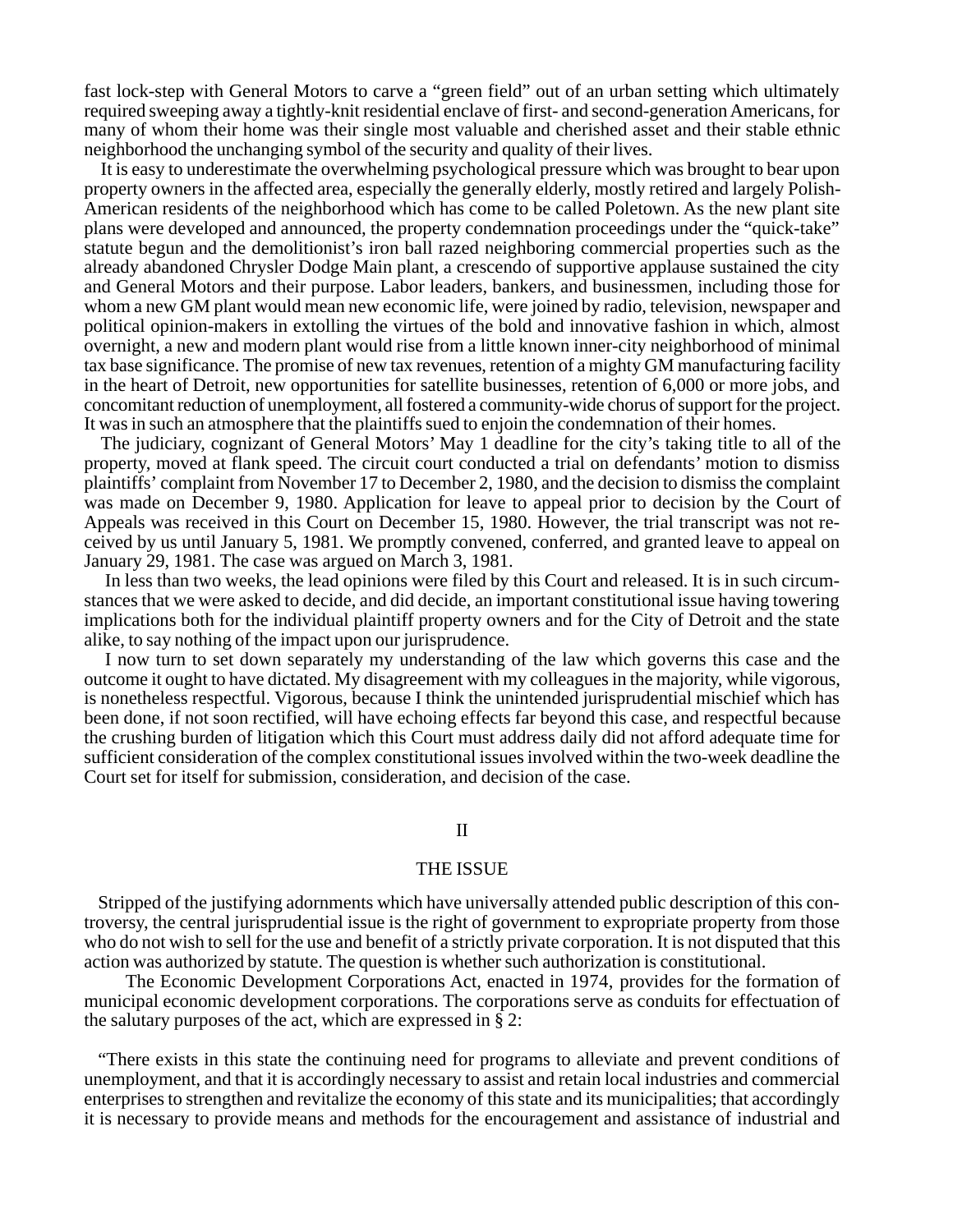commercial enterprises in locating, purchasing, constructing, reconstructing, modernizing, improving, maintaining, repairing, furnishing, equipping, and expanding in this state and in its municipalities; and that it is also necessary to encourage the location and expansion of commercial enterprises to more conveniently provide needed services and facilities of the commercial enterprises to municipalities and the residents thereof. Therefore, the powers granted in this act constitute the performance of essential public purposes and functions for this state and its municipalities." MCL 125.1602; MSA 5.3520(2).

The act empowers the corporations, among other things, to acquire "by gift or purchase" the necessary property for a "project", borrow money and issue revenue bonds to finance a project, and lease or sell a project. The corporations do not hold the power of eminent domain. That remains in the hands of municipalities. Section 22 of the act reads:

"A municipality may take private property under Act No. 149 of the Public Acts of 1911, as amended, being sections 213.21 to 213.41 of the Michigan Compiled Laws, for the purpose of transfer to the corporation, and may transfer the property to the corporation for use in an approved project, on terms and conditions it deems appropriate, *and the taking, transfer, and use shall be considered necessary for public purposes and for the benefit of the public."* MCL 125.1622; MSA 5.3520(22). (Emphasis added.)

It is under this section that the property was taken to establish CIP and it is this section whose constitutionality is examined here.

### III

#### PUBLIC USE AND PUBLIC PURPOSE DISTINGUISHED

Section 2 of art 10 of the state constitution, the taking clause, provides in pertinent part, " [p]rivate property shall not be taken for public *use* without just compensation". (Emphasis added.) Although not stated affirmatively, it is axiomatic that the provision proscribes the taking of private property for private use. See, e.g., *Soper v Ridgemoor Country Club,* 275 Mich 129, 132; 266 NW 415 (1936); see, generally, 2A Nichols, Eminent Domain (rev 3d ed), § 7.1[2], pp 7-14 to 7-15.

Not to be confused is a separate provision of our constitution respecting an altogether different governmental power, one not in question in this case —the power of taxation. That provision limits the use of the power, including the expenditure of tax revenues, to "public purposes": "Each city and village is granted power to levy \* \* \* taxes for public purposes". (Emphasis added.) Const 1963, art 7, § 21.

Well over a century ago, a clear line of demarcation was drawn between the powers of eminent domain and taxation, setting the jurisprudences of the taking clause and, if you will, the "taxing clause" on separate, independent courses. What is "public" for one is not necessarily "public" for the other:

"Reasoning by analogy from one of the sovereign powers of government to another, is exceedingly liable to deceive and mislead. An object may be *public* in one sense and for one purpose, when in a general sense and for other purposes, it would be idle and misleading to apply the same term. All governmental powers exist for public purposes, but they are not necessarily to be exercised under the same conditions of public interest. \* \* \* The sovereign power of taxation is employed in a great many cases where the power of eminent domain might be made more immediately efficient and available, if constitutional principles would suffer it to be resorted to; but each of these powers has its own peculiar and appropriate sphere, and the object which is *public* for the demands of one is not necessarily of a character to permit the exercise of another." *People ex rel Detroit & Howell R Co v Salem Twp Board,* 20 Mich 452, 477-478 (1870) (COOLEY, J.).

The distinction established by Justice COOLEY in *Salem*<sup>33</sup> has been consistently maintained by this Court, with the exception of dicta, $34$  until now. It is in failing to make this distinction that, in my view, the Court loses its way.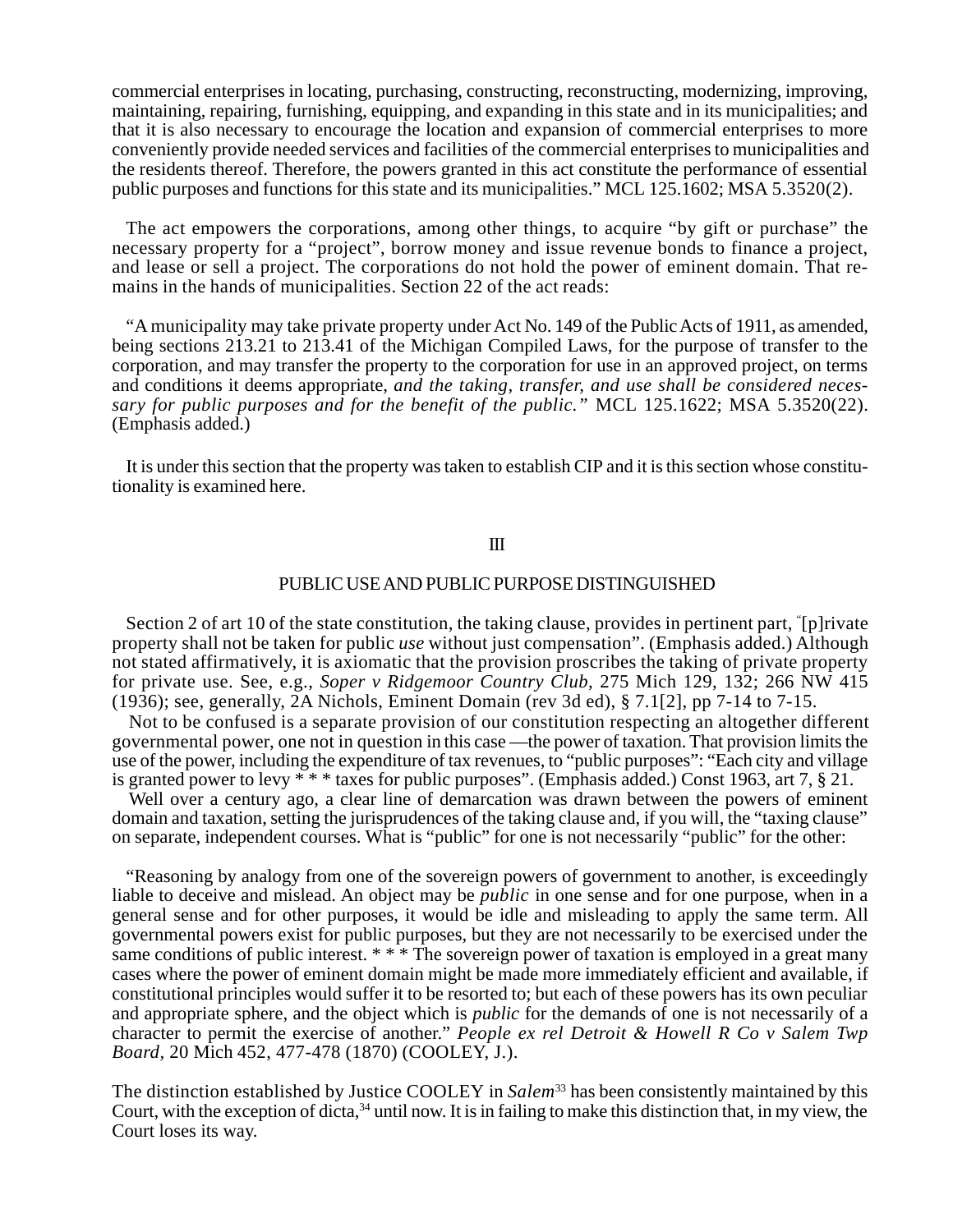The issue before the *Salem* Court was whether townships could use tax revenues to lend credit to a private railroad company for the purpose of building a railway line; that is, is railroad construction a public purpose? The Court answered no.

"[T]he term `public purposes,' as employed to denote the objects for which taxes may be levied, has no relation to the urgency of the public need, or to the extent of the public benefit which is to follow." *Id.,* 485.

Concededly, much has changed since these words were written in 1870. For example, the concept of public purpose as it relates to government's taxing power has been greatly enlarged. See, e.g., *City of Gaylord v Gaylord City Clerk,* 378 Mich 273; 144 NW2d 460 (1966);35 *cf. Advisory Opinion on Constitutionality of 1976 PA 295, 1976 PA 297,* 401 Mich 686; 259 NW2d 129 (1977) (RYAN, J.).36 In fact, in *Salem,* Justice COOLEY construed the concept of public purpose (taxation) more *narrowly* than the concept of public use (eminent domain). $37$ 

 Nonetheless, the principle that public purpose and public use are different remains unaffected. The principle was reaffirmed by this Court, again speaking through Justice COOLEY, in *Ryerson v Brown,* 35 Mich 333 (1877), a case involving eminent domain:

"The rules which underlie taxation do not necessarily govern the case [of eminent domain]. Taxation is for those purposes which properly and legitimately are designated public purposes; but the authority of the state to compel the sale of individual property for the use of enterprises in which the interest of the public is only to be subserved through conveniences supplied by private corporations or individuals, has been too long recognized to be questioned. In such cases the property is not so much appropriated to the public use as taken to subserve some general and important public policy; and the difference between a forced sale for a reasonable compensation paid and a forced exaction without any pecuniary return, is amply sufficient to justify more liberal rules in the former case than in the latter." *Id.,* 339.

The language indicates that in 1877 the government was free to employ eminent domain more liberally than the taxing power. That, however, is more indicative of the restrictions upon the taxing power in the last half of the 19th Century than upon the breadth of eminent domain. Since then, however, as noted above, the taxing power has been significantly expanded. Moreover, the private corporations about which the *Ryerson* Court spoke were engaged in the establishment of instrumentalities of commerce. Such corporations, unlike General Motors in this case, fall within a firmly established and carefully defined exception to the general prohibition against the use of eminent domain for the specific benefit of private corporations.38 Today, therefore, when dealing with eminent domain unrelated to development of the avenues of commerce, it is reasonable, indeed necessary, to conclude that, for purposes of aiding private corporations, eminent domain is more restrictive than the power of taxation. In fact, the *Ryerson* Court *struck down* a statute authorizing condemnation of property for construction of waterpower mills to be privately owned and operated, calling such action a taking for private use. *Cf. Board of Health of Portage Twp v Van Hoesen,* 87 Mich 533; 49 NW 894 (1891), in which a statute authorizing condemnation by privately controlled corporations to establish and maintain rural cemeteries was held unconstitutional as authorizing a taking for private use.

As a general proposition then, in the realm of aid to private corporations, " public purpose" (taxation) has been construed less restrictively than "public use" (eminent domain). The distinction is fully justified. The character of governmental interference with the individual in the case of taxation is wholly different from the case of eminent domain. The degree of compelled deprivation of property is manifestly less intrusive in the former case: it is one thing to disagree with the purposes for which one's tax money is spent; it is quite another to be compelled to give up one's land and be required, as in this case, to leave what may well be a lifelong home and community.

The distinction is further reflected in the Legislature's proper role, as we have defined it, in describing the ambits of the terms. As this Court has previously said: "[T]he determination of what constitutes a public purpose is primarily the responsibility of the Legislature". *Advisory Opinion, supra,* 696. " `[T]he determination of the legislative body of that matter should not be reversed except in instances where such determination is palpable and manifestly arbitrary and incorrect' ".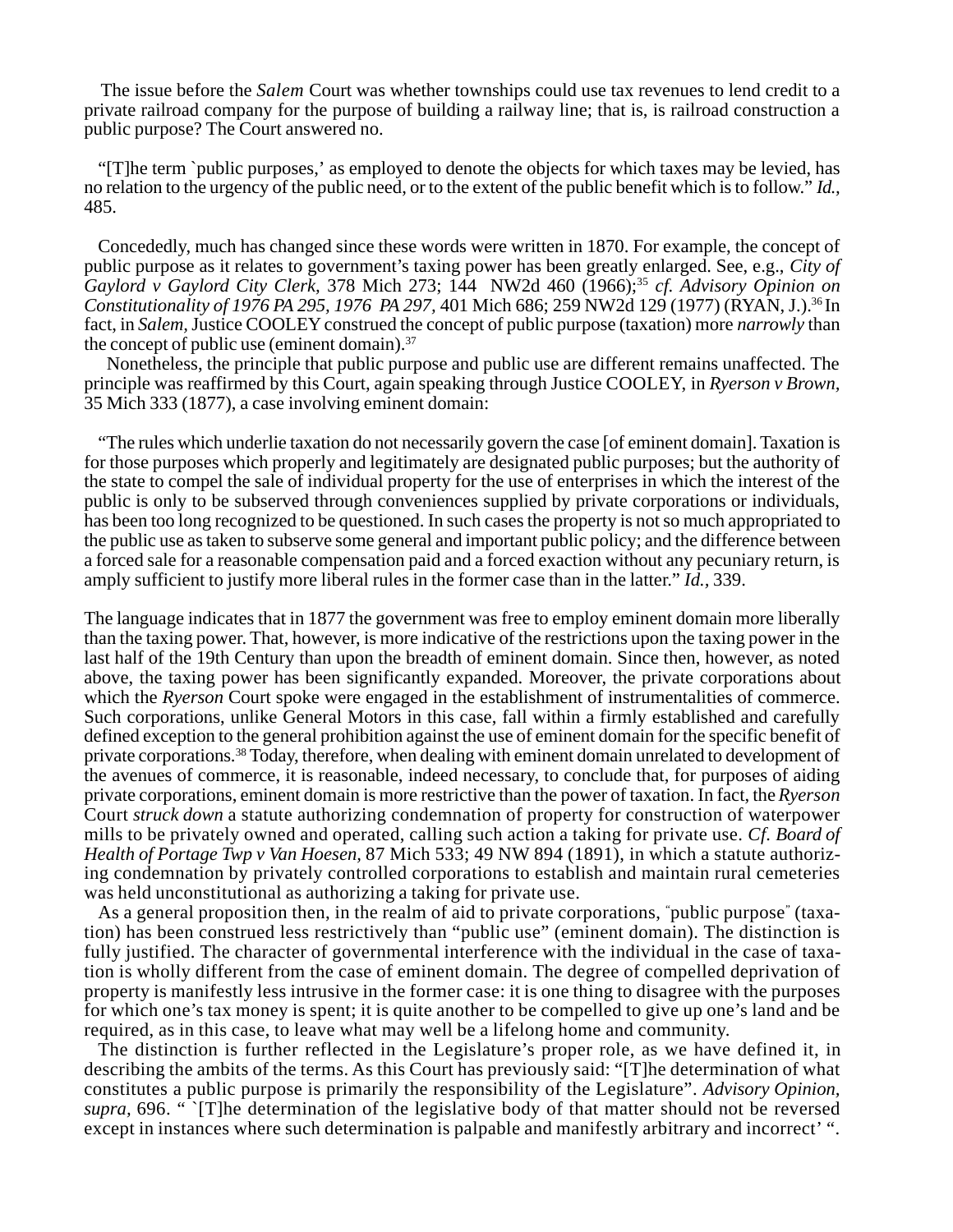*Gregory Marina, Inc v Detroit,* 378 Mich 364, 396; 144 NW2d 503 (1966) (plurality opinion) (quoting 37 Am Jur, Municipal Corporations, § 120). Other decisions of this Court abound with similar statements of deference to legislative determinations respecting the boundaries of "public purpose".

The eminent domain cases, on the other hand, evince no like commitment to minimal judicial review. Instead, it has always been the case that this Court has accorded little or no weight to legislative determinations of "public use". "Whether the use for which land is sought to be acquired by condemnation is a public one is a *judicial* question". (Emphasis added.) *General Development Corp v Detroit,* 322 Mich 495, 498; 33 NW2d 919 (1948); accord, *Lakehead Pipe Line Co v Dehn,* 340 Mich 25, 39-40; 64 NW2d 903 (1954); *Cleveland v Detroit,* 322 Mich 172, 179; 33 NW2d 747 (1948); *Board of Health of Portage Twp v Van Hoesen,* 87 Mich 533, 539; 49 NW 894 (1891).

Defendants have cited the following cases to support the argument for minimal judicial review in the instant case: *Gregory Marina, Inc v Detroit, supra; City of Gaylord v Gaylord City Clerk,* 378 Mich 273; 144 NW2d 460 (1966); *Hays v Kalamazoo,* 316 Mich 443; 25 NW2d 787; 169 ALR 1218 (1947), and the majority relies on *Gregory Marina, supra.* Notably, each of the cases deals with the power of taxation, not eminent domain.

The majority also relies on *Berman v Parker,* 348 US 26, 32; 75 S Ct 98; 99 L Ed 27 (1954), as did the *Gregory Marina* plurality, where the United States Supreme Court said, "The role of the judiciary in determining whether [the] power [of eminent domain] is being exercised for a public purpose is an extremely narrow one" .

The Court's reliance on *Berman* is particularly disingenuous. The case stands for minimal judicial review of acts of *Congress* by *federal* courts with respect to application of the *Fifth Amendment* taking clause, which per se applies only to the federal government.

It is certainly true that the Fifth Amendment taking clause is incorporated in the Fourteenth Amendment due process clause and applies to the states. *E.g., Penn Central Transportation Co v New York City,* 438 US 104, 122; 98 S Ct 2646; 57 L Ed 2d 631 (1978). It is also true that in construing the Fourteenth Amendment the United States Supreme Court has adopted a deferential standard of review. See *Rindge Co v Los Angeles County,* 262 US 700, 705-706; 43 S Ct 689; 67 L Ed 1186 (1923). But deference is paid *not* to the decisions of state *legislatures* but to the judgments of state *courts* pertaining to the public use question in the context of state law. The distinction is critical and, in this case, makes the whole difference.

"The nature of a use, whether public or private, is ultimately a judicial question. However, the determination of this question is influenced by local conditions; and this Court, while enforcing the Fourteenth Amendment, should keep in view the diversity of such conditions and regard with great respect the judgments of state *courts* upon what should be deemed public uses *in* any State." *Rindge Co v Los Angeles County, supra,* 705-706 (emphasis added).

That the United States Supreme Court would defer to the decisions of Congress while interpreting the Fifth Amendment or to this Court while interpreting the Fourteenth Amendment on the issue of public use, is no logical support for the proposition that this Court, in construing the Michigan constitution, should defer to the judgment of the Michigan Legislature.

In point of fact, this Court has *never* employed the minimal standard of review in an eminent domain case which is adopted by the majority in this case. Notwithstanding explicit legislative findings, this Court has always made an *independent* determination of what constitutes a public use for which the power of eminent domain may be utilized.

The historic distinction notwithstanding, it is clear that the terms "public use" and "public purpose" have, indeed, been used interchangeably in the inexact language of both eminent domain and taxation cases written by this Court. See, *e.g., In re Slum Clearance,* 331 Mich 714, 720; 50 NW2d 340 (1951) (eminent domain) ("[T]he public purpose of slum clearance is \* \* \* the one *controlling* purpose of the condemnation" .); *Hays v Kalamazoo,* 316 Mich 443, 453; 25 NW2d 787; 169 ALR 1218 (1947) (taxation) (" `A public use changes with changing conditions of society"). It is equally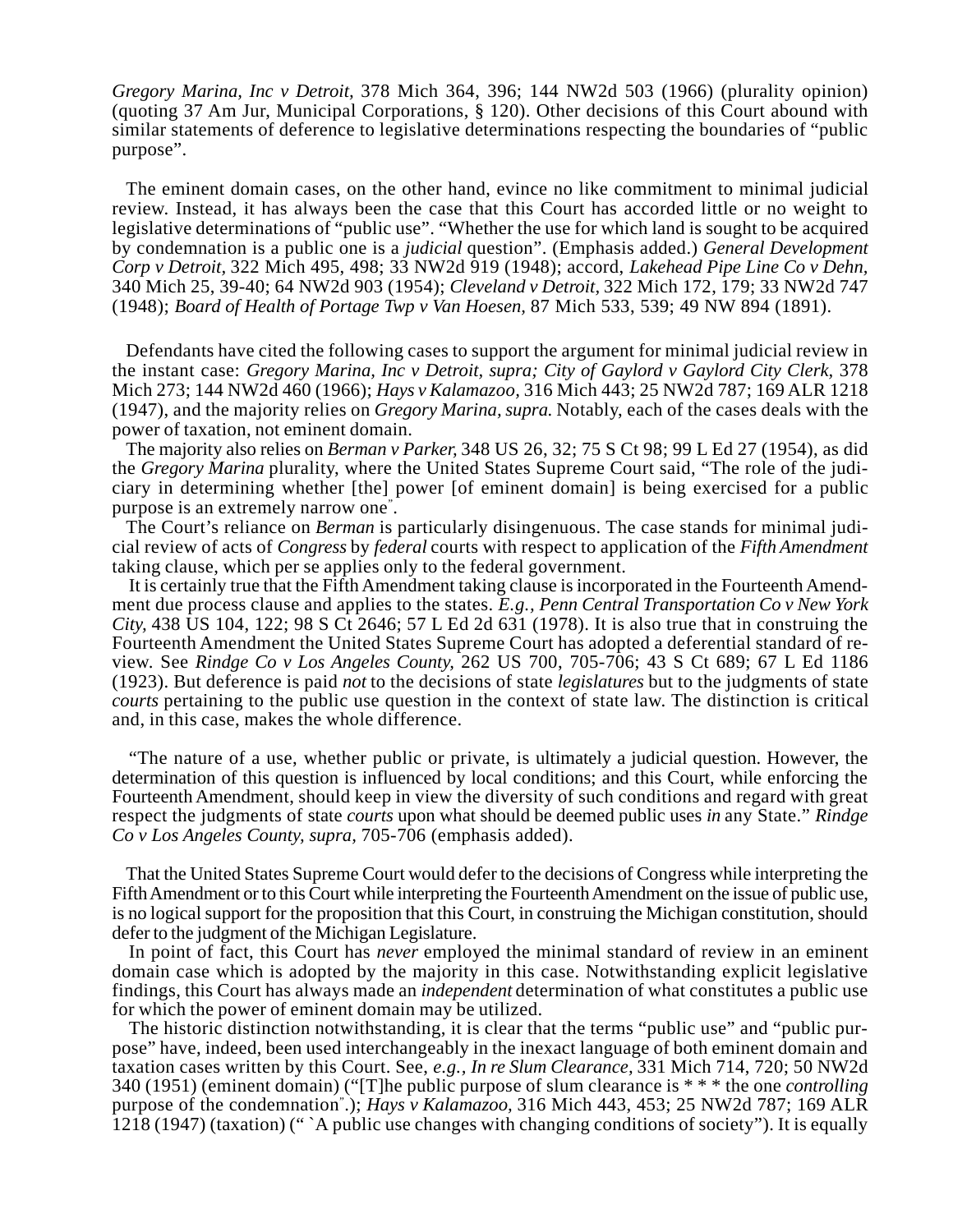clear, however, and this is what matters, that the different principles informing those terms have not been interchanged. By today's unsound and improvident decision, the separate jurisprudences of two constitutional provisions have been merged into one as though it was always so.<sup>39</sup>

#### IV

#### EMINENT DOMAIN AND PRIVATE CORPORATIONS

As a general rule, when the object of eminent domain is to take land for ultimate conveyance to a private corporation to use as it sees fit, the state constitution will forbid it as a taking for private use.

"Land cannot be taken, under the exercise of the power of eminent domain, unless, after it is taken, it will be devoted to the use of the public, independent of the will of the corporation taking it." *Berrien Springs Water-Power Co v Berrien Circuit Judge,* 133 Mich 48, 53; 94 NW 379 (1903).

Accordingly, land may not be condemned for private corporations engaged in the business of waterpower mills, *Ryerson v Brown,* 35 Mich 333 (1877); cemeteries, *Board of Health v Van Hoesen,* 87 Mich 533; 49 NW 894 (1891); or general retail, *Shizas v Detroit,* 333 Mich 44; 52 NW2d 589 (1952). In this case, land has been condemned solely for a private corporation engaged in the business of manufacturing automobiles.

#### A

It is plain, of course, that condemnation of property for transfer to private corporations is not wholly proscribed. For many years, and probably since the date of Michigan's statehood, an exception to the general rule has been recognized. The exception, which for ease of reference might be denominated the instrumentality of commerce exception, has permitted condemnation for the establishment or improvement of the avenues of commerce—highways, railroads, and canals, for example—and can be traced to the common law where it was considered an exception to a general rule:

"This right, it has been held, may be exercised on behalf of railways in the hands of private parties. But there can be no doubt, I think, that this holding was a considerable modification of common law principles." *People ex rel Detroit & Howell R Co v Salem Twp Board,* 20 Mich 452, 479 (1870).

The exception was delineated in the early case of *Swan v Williams,* 2 Mich 427, 439 (1852):

"The object of the Legislature, being to open and facilitate communications for the public, determines as we have seen, the character of this corporation. The power to delegate the exercise of the *eminent domain*, to effectuate such purpose, from the universality of its exercise, is no longer an open question. In every instance of turnpike, plank road, bridge, ferry, and canal companies, it has been employed, as well as those of railroads. All this class of incorporations have been enacted upon the hypothesis that the lands taken for these purposes were taken for public use, and not for private endowment."

Expressing the same rule of law, Justice CAMPBELL said:

"It is a principle which no respectable authority has ventured to deny, that property can never be condemned for private improvements, except where they belong to a class that cannot usually exist without the exercise of that power, and where the public welfare requires that they shall be encouraged. The improvements which unite both these conditions have been found in practice to be very few, and to be confined generally to some of the various kinds of roads or ways by land or by water." *Ryerson v Brown, supra,* 343-344 (separate opinion).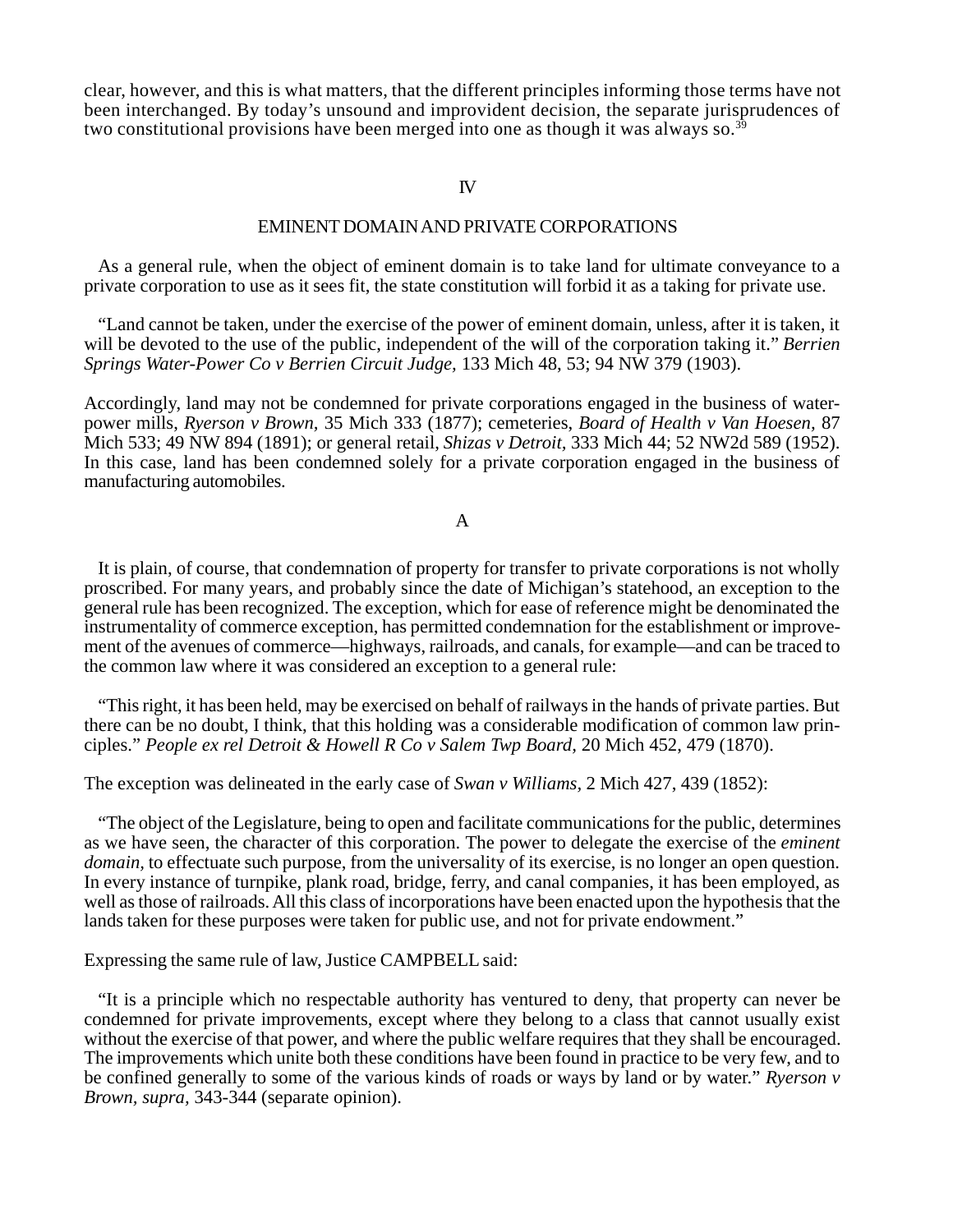See *Rindge Co v Los Angeles County,* 262 US 700, 706; 43 S Ct 689; 67 L Ed 1186 (1923), where the Court observed "That a taking of property for a highway is a taking for public use has been universally recognized, from time immemorial". This Court has never hesitated to permit the use of eminent domain by or for private corporations so long as the land condemned served thereafter as an instrumentality of commerce. See *Lakehead Pipe Line Co v Dehn,* 340 Mich 25; 64 NW2d 903 (1954) (oil pipeline); *Detroit International Bridge Co v American Seed Co,* 249 Mich 289; 228 NW 791 (1930) (highways and bridges); *Swan v Williams,* 2 Mich 427 (1852) (railroad); *cf. State Highway Comm v Vanderkloot,* 392 Mich 159; 220 NW2d 416 (1974) (condemnation for highway with government retaining ownership is permissible) (by implication).

It cannot for an instant be maintained, however, nor has anyone suggested, that the case before us falls within the instrumentality of commerce exception.

In fact, the only authorities that even arguably support or justify the use of eminent domain in this case are the "slum clearance" cases. *In re Slum Clearance,* 331 Mich 714; 50 NW2d 340 (1951); *General Development Corp v Detroit,* 322 Mich 495; 33 NW2d 919 (1948); *In re Jeffries Homes Housing Project,* 306 Mich 638; 11 NW2d 272 (1943); *In re Brewster Street Housing Site,* 291 Mich 313; 289 NW 493 (1939). These cases hold that slum clearance is a public use for which eminent domain may be employed. The distinction, however, between those cases and the one at hand is evident. The fact that the private developers in the cited cases, to whom the city sold the cleared land, eventually benefited from the projects does not lend validity to the condemnation under consideration here. Justice FITZGERALD, in his dissenting opinion, correctly stresses the observation of the *In re Slum Clearance* Court that in those cases the object of eminent domain was found, and the decision to exercise the power was made, entirely apart from considerations relating to private corporations.

"It seems to us that the public purpose of slum clearance is in any event the one *controlling* purpose of the condemnation. The jury were not asked to decide any necessity to condemn the parcels involved for any purpose of resale, but only for slum clearance.

\* \* \*

"In the instant case, the resale \* \* \* is not a primary purpose and is incidental and ancillary to the primary and real purpose of clearance. Reconstruction was asked for in the petition and resale is necessary for such purpose, but the resale is not for the purpose of enabling the city nor any private owner to make a profit.

\* \* \*

"It was not the purpose of this condemnation proceeding to acquire property for resale. It was to remove slums for reasons of the health, morals, safety and welfare of the whole community.' " *In re Slum Clearance, supra,* 720, 722 (emphasis in original).

Even if circumstances made redevelopment impossible, slum clearance would be justified on the ground that clearance *in and of itself is* a public use. That is, "[o]nce the area has been reclaimed and cleared, and is available for development, the public purpose has been fulfilled". *Ellis v Grand Rapids,* 257 F Supp 564, 571 (WD Mich, 1966). Simply put, the object of eminent domain when used in connection with slum clearance is not to convey land to a private corporation as it is in this case, but to erase blight, danger and disease.

The inapplicability of the slum clearance cases is evident. In the case before us the reputed public "benefit" to be gained is inextricably bound to ownership, development and use of the property in question by one, and only one, private corporation, General Motors, and then only in *the* manner prescribed by the corporation. The public "benefit" claimed by defendant to result can be achieved only if condemnation is executed upon an area, within a timetable, essentially for a price, and entirely for a purpose determined not by any public entity, but by the board of directors of General Motors. There may never be a clearer case than this of condemning land for a private corporation.

As discussed above, land may not be condemned for a private corporation save for those cases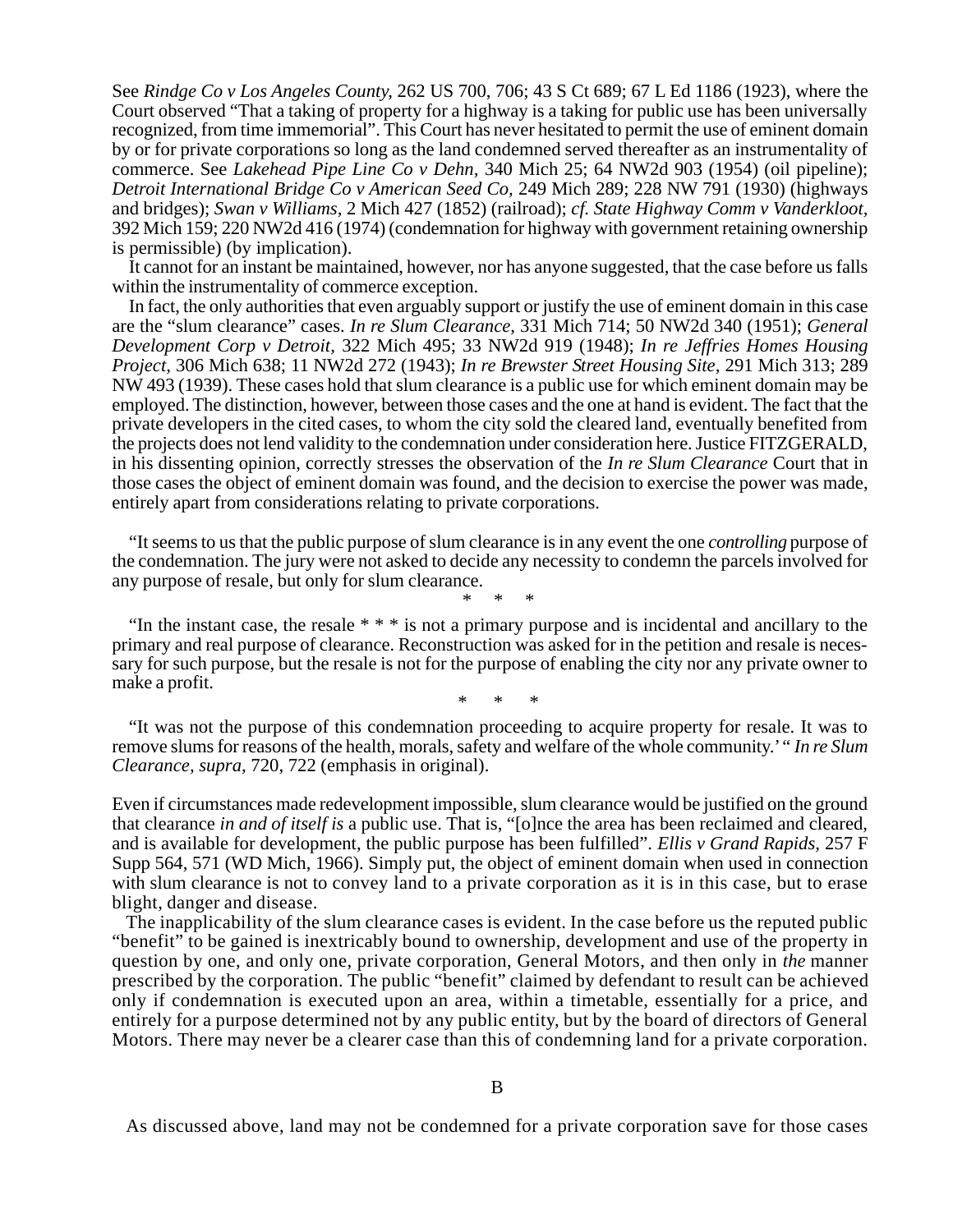falling within what I have called the instrumentality of commerce exception. This has been the unwavering rule in this state for well over a century. It may be argued, however, that the fact that the case before us lies outside the exception does not end the inquiry if the reasons justifying the existing exception are present here. I turn now to determine whether such reasons exist.

Examination of the cases involving the instrumentality of commerce exception reveal that three common elements appear in those decisions that go far toward explicating and justifying the use of eminent domain for private corporations: 1) *public* necessity of the extreme sort, 2) continuing accountability to the *public,* and 3) selection of land according to facts of independent *public* significance.

### 1. *Public Necessity of the Extreme Sort Otherwise Impracticable: The Indispensability of Collective Action*

To justify the exception, this Court has relied on a principle expressed in varying phraseology such as "overriding public necessity",<sup>40</sup> "necessity \* \* \* otherwise impracticable<sup>"</sup>,<sup>41</sup> and "necessity of the extreme sort".42 The principle has to do not so much with public benefit, which is to a greater or lesser extent invariably present, as with the indispensability of compelled expropriation of property to the very *existence* of the enterprise pursued by the private corporation. The principle, as valid today as when stated years ago, is that "[e]very branch of needful industry has a right to exist", *People ex rel Detroit & Howell R Co, supra,* 482. With regard to highways, railroads, canals, and other instrumentalities of commerce, it takes little imagination to recognize that without eminent domain these essential improvements, all of which require particular configurations of property—narrow and generally straight ribbons of land—would be "otherwise impracticable"; they would not exist at all. "A railway cannot run around unreasonable landowners". *Ryerson v Brown, supra,* 339. *Cf. Ellis v Grand Rapids,* 257 F Supp 564, 568-569 (WD Mich, 1966) ("If each property owner within a chosen [urban renewal] area were allowed to successfully attack the plan as plaintiff attempts to do here, urban renewal would be stymied and *impossible* of accomplishment". [Emphasis added.]).

Thus, the exercise of eminent domain for private corporations has been limited to those enterprises generating public benefits whose very *existence* depends on the use of land that can be assembled only by the coordination central government alone is capable of achieving.

The production of automobiles certainly entails public benefits. Nevertheless, it could hardly be contended that the existence of the automotive industry or the construction of a new General Motors assembly plant requires the use of eminent domain.

Instead, what defendants are really claiming is that eminent domain is required for the existence of a new General Motors assembly plant within the city limits of Detroit *in order to comply with the specifications of General Motors.* This is an altogether different argument, acceptance of which would vitiate the requirement of "necessity of the extreme sort" and significantly alter the balance between governmental power and private property rights struck by the people and embodied in the taking clause. Just as ominously, it would work a fundamental shift in the relative force between private corporate power and individual property rights having the sanction of the state.

### 2. *Continuing Accountability to the Public: A Condition for the Use of Public Power*

Another circumstance common to the instrumentality of commerce cases justifying condemnation for private corporations is the retention of some measure of government control over the operation of the enterprise after it has passed into private hands. For example, railroad companies entitled to invoke eminent domain are subject to a panoply of regulations, see MCL 463.1 *et seq.;* MSA 22.201 *et seq.,* such as seeing to it that the public has equal and fair access to use *of* the railroad, see MCL 464.10; MSA 22.213. Furthermore, as was stated in *Swan v Williams,* 2 Mich 427, 439-440 (1852):

"The right to purchase and hold lands for the purposes of the road, being a right delegated in virtue of the eminent domain of the government, and derogatory to those of the citizen whose property is condemned, must be construed as conferring no right to hold the property in derogation of the purposes for which it was taken. By the terms of the charter the title to the lands is contingent upon their occupation as a railroad. It is vested in the company so long as they are used for a railroad, and no longer."

A fuller explication of the principle of public accountability was made in *Board of Health of*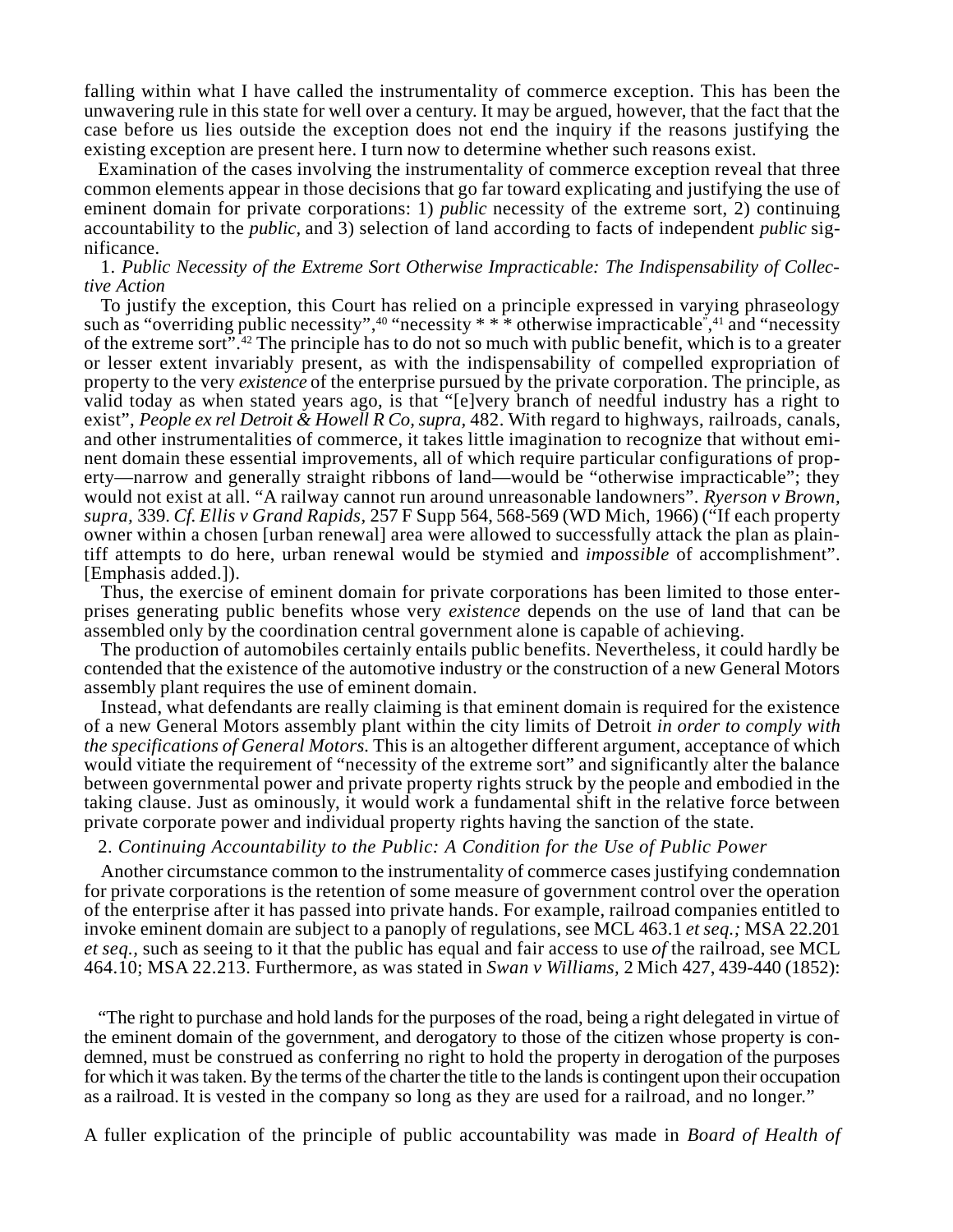*Portage Twp v Van Hoesen,* 87 Mich 533, 539; 49 NW 894 (1891) (establishment of cemeteries by private corporation is not a public use):

"To justify the condemnation of lands for a private corporation, not only must the purpose be one in which the public has an interest, but *the state must have a voice in the manner in which the public may avail itself of that use.* In *Gilmer v [A Certain Tract of Land, Known as] "Lime Point",* 18 Cal 229 [1861], a public use is defined to be a use which concerns the whole community, as distinguished from a particular individual. The use which the public is to have of such property must be fixed and definite. The general public must have a right to a certain definite use of the private property, on terms and for charges fixed by law, and the owner of the property must be compelled by law to permit the general public to enjoy it. It will not suffice that the general prosperity of the community is promoted by the taking of private property from the owner, and transferring its title and control to a corporation, to be used by such corporation as its private property, uncontrolled by law as to its use. In other words, *a use is private so long as the land is to remain under private ownership and control, and no right to its use, or to direct its management, is conferred upon the public."* (Emphasis added.)

Similarly, this Court disapproved condemnation that would have facilitated the generation of water power by a private corporation because the power company "will own, lease, use, and control" the water power. *Berrien Springs Water-Power Co v Berrien Circuit Judge,* 133 Mich 48, 51; 94 NW 379 (1903). In addition, the Court warned, "Land cannot be taken, under the exercise of the power of eminent domain, unless, after it is taken, it will be devoted to the *use* of the public, *independent of the will of the corporation taking it". Id.,* 53 (emphasis added). And in *Detroit International Bridge Co v American Seed Co,* 249 Mich 289, 296; 228 NW 791 (1930), the Court upheld a statute empowering private corporations organized to build highway bridges or tunnels to condemn land, but stressed that, although the statute did not expressly prohibit private uses of the land by the corporations, the obligation to preserve the public purpose was implied from acceptance of the right of eminent domain.

Whether or not one subscribes to the fiction that, in the instrumentality of commerce cases, the private corporation is merely a public agent, it is clear that public control of the use of land after transfer to the private entity invests the taking with far greater public attributes than would exist without the control and fortifies the justification for the abridgment of individual property rights in those cases.

One of the reasons advanced by the defendants as justification of the taking in this case, and adopted by the majority, is the claim of alleviation of unemployment. Even assuming, *arguendo,* that employment per se is a "necessity of the extreme sort", there are no guarantees from General Motors about employment levels at the new assembly plant. General Motors has made *representations* about the number of employees who will work at the new plant, and I certainly do not doubt the good faith of those representations. But the fact of the matter is that once CIP is sold to General Motors, there will be no public control whatsoever over the management, or operation, or conduct of the plant to be built there. General Motors will be accountable not to the public, but to its stockholders. Who knows what the automotive industry will look like in 20 years, or even 10? For that matter, who knows what cars will look like then? For all that can be known now, in light of present trends, the plant could be fully automated in 10 years. Amid these uncertainties, however, one thing is certain. The level of employment at the new GM plant will be determined by private corporate managers primarily with reference, not to the rate of regional unemployment, but to profit.

By permitting the condemnation in this case, this Court has allowed the use of the public power of eminent domain without concomitant public accountability.

#### 3*. Choosing the Land: Facts of Independent Public Significance*

The third element common to our cases has to do with the recognition that when property is condemned for a private corporation, determination of the specific land to be condemned is made without reference to the private interests of the corporation. The determination is based instead upon criteria related to the public interest.

In the case of instrumentalities of commerce, particular land is condemned because of the inher-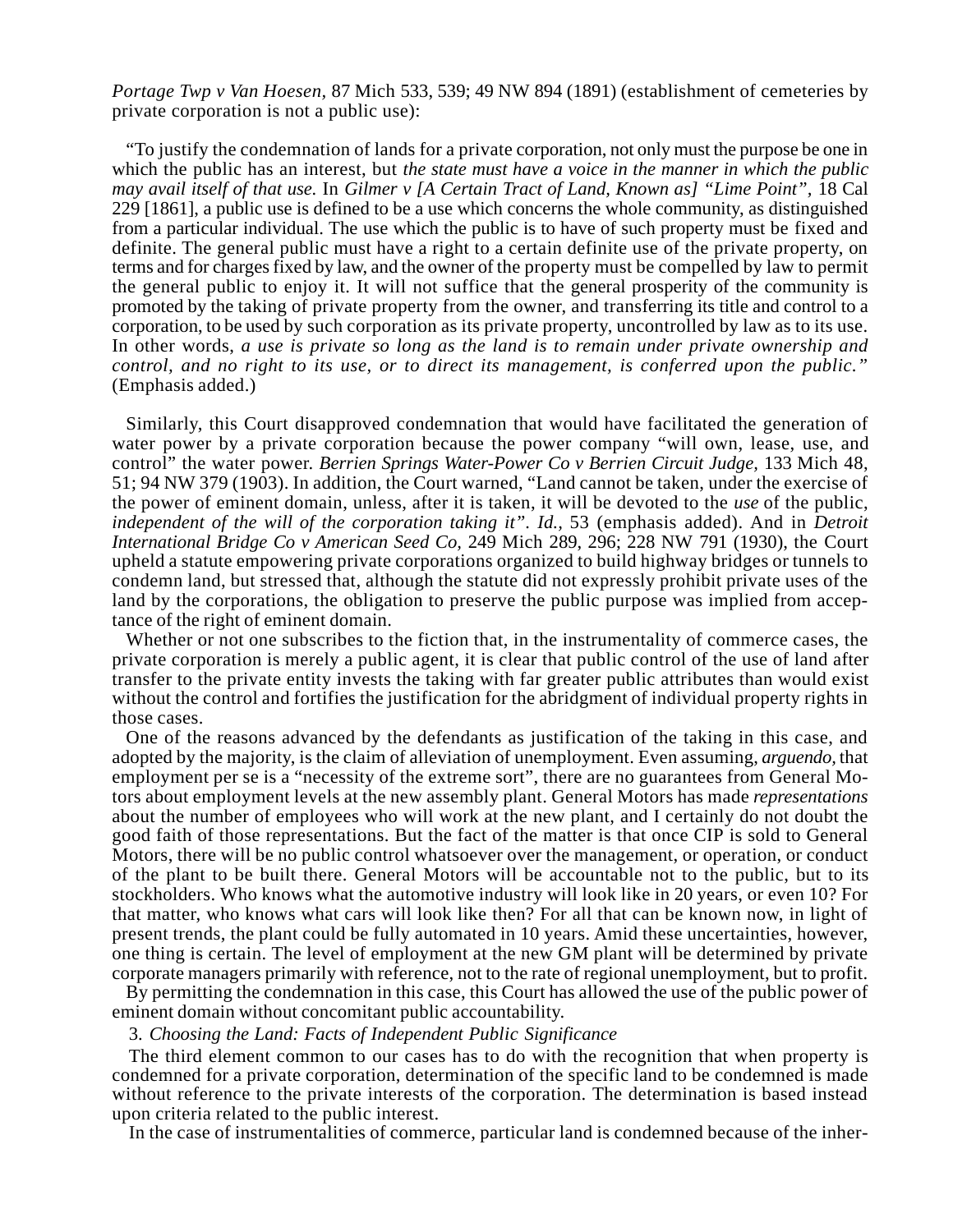ent nature of those instrumentalities, which normally demand narrow and generally straight parcels of land, and because of the location of population centers and natural conditions, such as rivers. These are facts of independent public significance. *Cf., e.g., In re Slum Clearance, supra* (condemnation of land for slum clearance determined by location of blight) (by implication).

Without belaboring the obvious, the location of CIP is, to say the least, solely a result of conditions laid down by General Motors, which were designed to further its private, pecuniary interest. These are facts of private significance.

The three elements discussed above are not recognized by the majority, which instead has tied the concept of public use to the existence of a public benefit. Yet, the principles inhering in the precedent demonstrate that, although public benefit is a necessary condition, it is itself an insufficient condition for the existence of a public use.

From now on "the protean concept of public benefit" will be the sole criterion by which we are to adjudge the constitutionality of employing eminent domain for private corporations. The concept of public benefit is indeed protean. It is also nebulous. The state taking clause has now been placed on a spectrum that admits of no principles and therefore no limits.

#### V

#### **CONCLUSION**

The condemnation of land for CIP is not consistent with any of the three significant elements present in the instrumentality of commerce cases, which elements together justify, in a principled manner, the use of eminent domain for private corporations.

Consideration of the general prohibition against the taking of private property for private corporations with the principles justifying exception thereto reveals that a more general principle, consonant with prior decisions of this Court and entirely contrary to the holding of the majority here, is contained in the state taking clause: the right to own and occupy land will not be subordinated to private corporate interests unless the use of the land condemned by or for the corporation is invested with public attributes sufficient to fairly deem the corporate activity governmental. It is a principle consistently honored in the decisions of this Court, until now. In addition to its precedential weight, it reflects a common-sense balance struck in the Constitution for governance of the triangular relationship between government and two competing private parties. Now, however, that balance is fundamentally upset.

The majority opinion stands in contravention of the well-established and constant jurisprudence of the taking clause of the Michigan constitution. Present economic conditions notwithstanding, I can discern no principled ground on which their decision can be reconciled with the body of law interpreting the state taking clause. Their decision would be less dangerous were there a sound basis for the change in the law, or even claim of one. However, since the arguments were directed toward justifying the condemnation in question on the basis of present law, understandably no reasons for a change in the law were offered.

I noted earlier that the concept of public purpose, which describes the bounds of the state's taxing power, has undergone significant expansion over the course of the last century. Compare *People ex rel Detroit & Howell R Co v Salem Twp Board, supra,* with *City of Gaylord v Gaylord City Clerk, supra.* Now it is common for the state to aid private corporations, directly or indirectly, through the use of public revenues. See, e.g., *Alan v Wayne County,* 388 Mich 210; 200 NW2d 628 (1972); *City of Gaylord v Gaylord City Clerk, supra.* The most conspicuous recent example is the \$150 million loan to the Chrysler Corporation, see generally MCL 21.142 *et seq.;* MSA 3.690 *et seq.* (1980 PA 30). Chrysler, of course, also received federally guaranteed loans.

There are at least two compelling considerations that weigh decisively against the similar expansion of "public use" accomplished so precipitously by the majority.

First, as discussed earlier, the deprivations of property that result from the exercise of the powers of taxation and eminent domain are different in kind. Eminent domain is a far more intrusive power. Like taxation, it can entail financial loss, although "just compensation" is required. But more im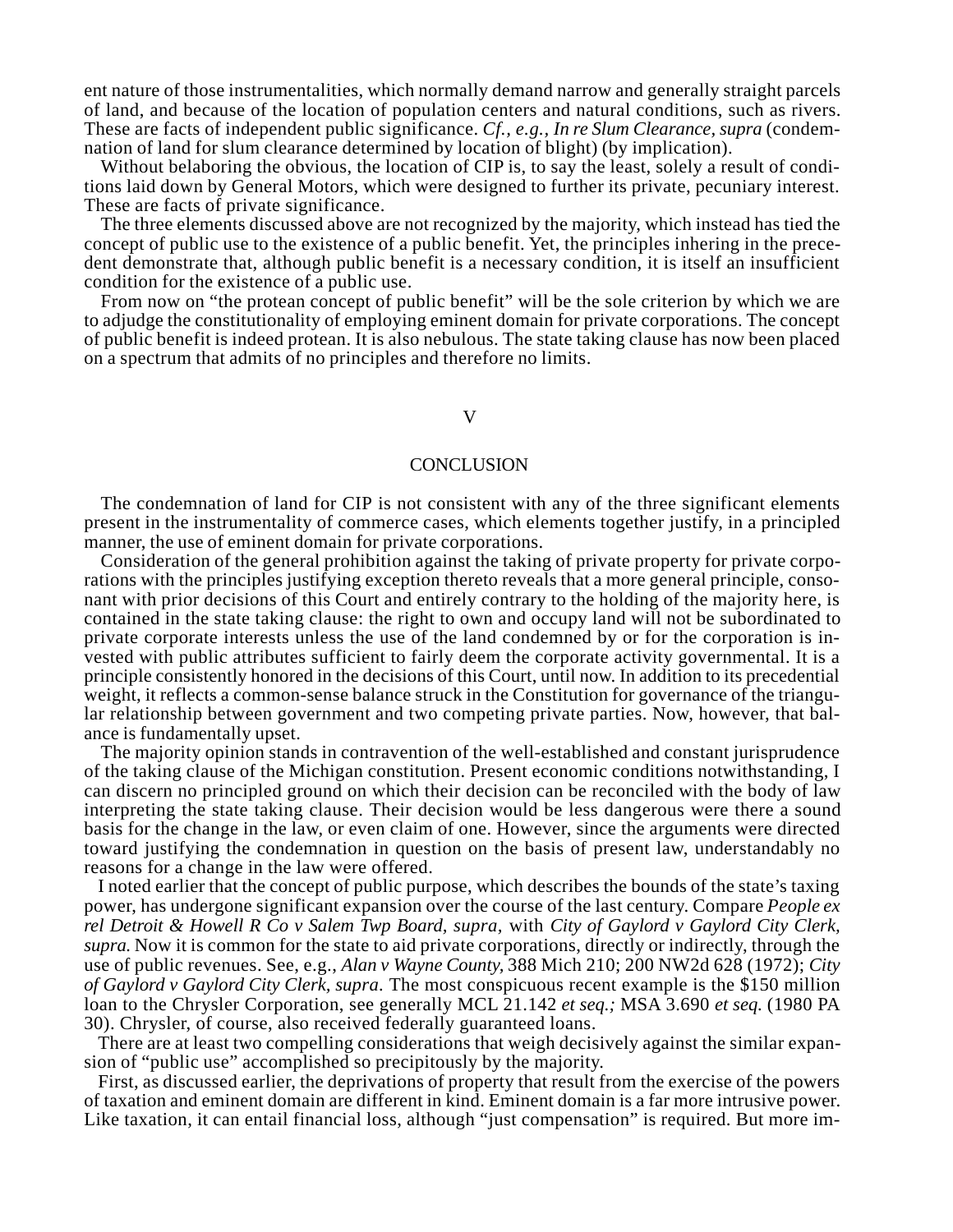portant, it can entail, as it did in this case, intangible losses, such as severance of personal attachments to one's domicile and neighborhoods and the destruction of an organic community of a most unique and irreplaceable character.

Second, when the private corporation to be aided by eminent domain is as large and influential as General Motors, the power of eminent domain, for all practical purposes, is in the hands of the private corporation. The municipality is merely the conduit. In contrast, the broader view of the notion of "public purpose" has not effected a comparable transfer of the power of taxation to the private sector. Government still determines how tax liability is computed and how and under what conditions tax revenues are spent.

Eminent domain is an attribute of sovereignty. When individual citizens are forced to suffer great social dislocation to permit private corporations to construct plants where they deem it most profitable, one is left to wonder who the sovereign is.

The sudden and fundamental change in established law effected by the Court in this case, entailing such a significant diminution of constitutional rights, cannot be justified as a function of judicial construction; the only proper vehicle for change of this dimension is a constitutional amendment. What has been done in this case can be explained by the overwhelming sense of inevitability that has attended this litigation from the beginning; a sense attributable to the combination and coincidence of the interests of a desperate city administration and a giant corporation willing and able to take advantage of the opportunity that presented itself. The justification for it, like the inevitability of it, has been made to seem more acceptable by the "team spirit" chorus of approval of the project which has been supplied by the voices of labor, business, industry, government, finance, and even the news media. Virtually the only discordant sounds of dissent have come from the minuscule minority of citizens most profoundly affected by this case, the Poletown residents whose neighborhood has been destroyed.

With this case the Court has subordinated a constitutional right to private corporate interests. As demolition of existing structures on the future plant site goes forward, the best that can be hoped for, jurisprudentially, is that the precedential value of this case will be lost in the accumulating rubble.

I would hold MCL 125.1622; MSA 5.3520(22) unconstitutional because it authorizes a taking of property for private use both facially and as applied.

#### REFERENCES FOR POINTS IN HEADNOTES

[1-4, 6, 7, 9, 11-20] 26 Am Jur 2d, Eminent Domain §§ 25-40.

[5] 26 Am Jur 2d, Eminent Domain §§ 2, 10-13.

[7] 26 Am Jur 2d, Eminent Domain § 32.

[8] 26 Am Jur 2d, Eminent Domain §§ 33, 34, 66.

 Propriety of court's consideration of ecological effects of proposed project in determining right of condemnation. 47 ALR3d 1267.

[9, 19] 26 Am Jur 2d, Eminent Domain §§ 38, 39.

27 Am Jur 2d, Eminent Domain §§ 402, 408, 506.

[10, 24] 26 Am Jur 2d, Eminent Domain §§ 32, 42, 120.

[15-18] 71 Am Jur 2d, State and Local Taxation §§ 45, 70.

[19] 26 Am Jur 2d, Eminent Domain §§ 7, 8, 26, 150.

27 Am Jur 2d, Eminent Domain § 376.

[21] 26 Am Jur 2d, Eminent Domain §§ 20, 45-48, 51, 54, 119, 123, 125, 136, 137, 141.

[25] 26 Am Jur 2d, Eminent Domain §§ 34, 37.

#### ENDNOTES

<sup>1</sup>*Shizas v Detroit,* 333 Mich 44, 50; 52 NW2d 589 (1952).

<sup>2</sup>*City of Center Line v Michigan Bell Telephone Co,* 387 Mich 260; 196 NW2d 144 (1972); *Gregory Marina, Inc v Detroit,* 378 Mich 364; 144 NW2d 503 (1966); and *In re Slum Clearance,* 331 Mich 714; 50 NW2d 340 (1951).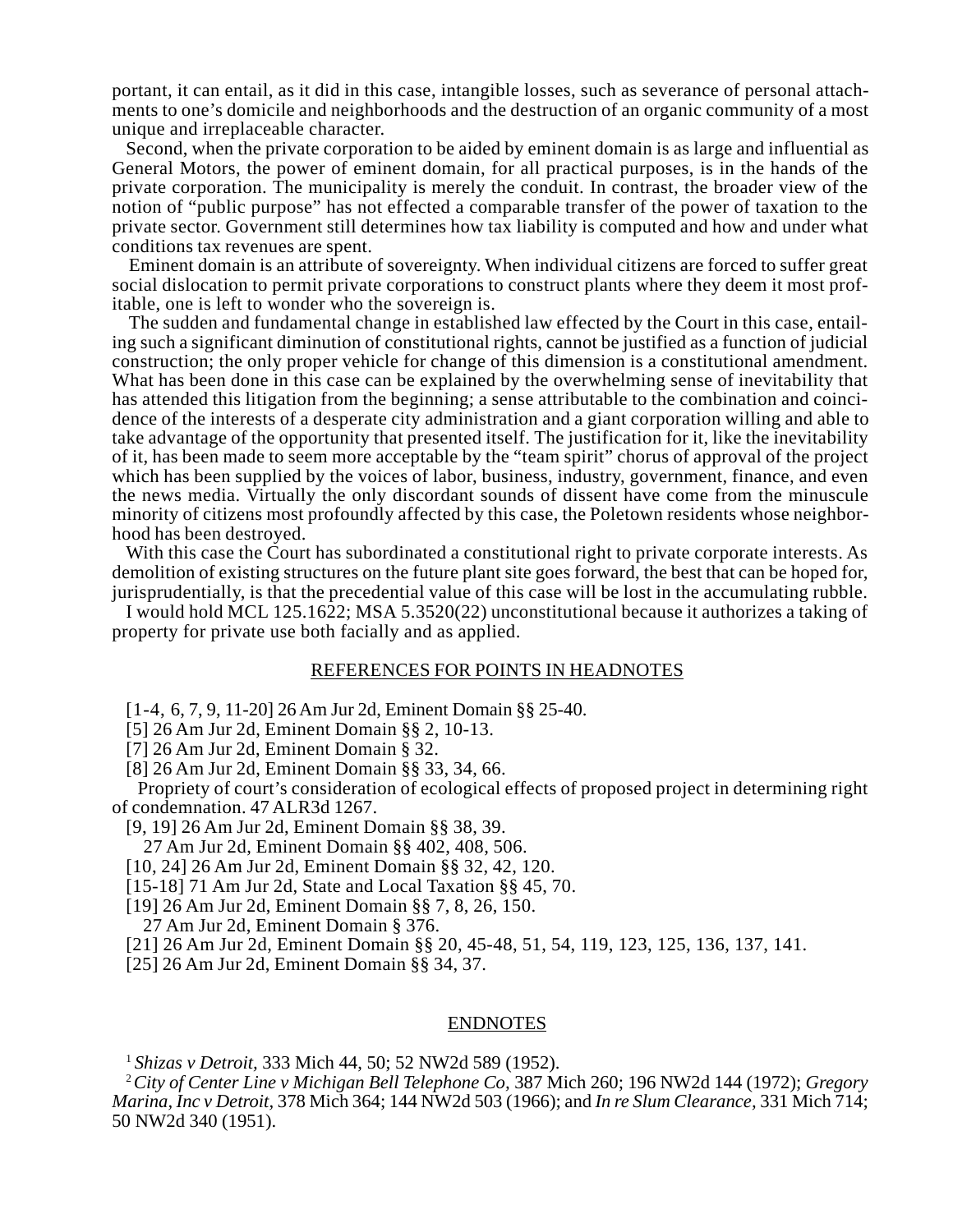<sup>3</sup>*Hays v Kalamazoo,* 316 Mich 443, 453-454; 25 NW2d 787; 169 ALR 1218 (1947), quoting from 37 Am Jur, Municipal Corporations, § 120, pp 734-735.

 $4$ MCL 125.1610(2); MSA 5.3520(10)(2).

5 MCL 125.1603(e); MSA 5.3520(3)(e).

6 MCL 125.1608, 125.1609; MSA 5.3520(8), 5.3520(9).

7 Indeed, according to the Draft Environmental Impact Statement prepared by the city, none of the other eight sites studied met even the four basic criteria specified by General Motors.

<sup>8</sup> Although approximately 145 of the 465 acres of the project lie within the City of Hamtramck, this case involves only the portion of the project located in Detroit.

9 MCL 125.1601-125.1627; MSA 5.3520(1)-5.3520(27).

<sup>10</sup> Actually there are two defendants, the city and its economic development corporation organized pursuant to 1974 PA 338. However, under that statute it is the municipality that exercises the eminent domain power within the project. MCL 125.1622; MSA 5.3520(22).

11 MCL 213.51-213.77; MSA 8.265(1)-8.265(27).

12 MCL 691.1201-691.1207; MSA 14.528(201)-14.528(207).

13 MCL 125.1602; MSA 5.3520(2).

The majority relies heavily on § 2 of the Economic Development Corporations Act to justify its conclusion. While § 2 undoubtedly encompasses the situation before us, we agree with Justice COOLEY's statement:

"Nor is it in the power of the legislature to bind individuals by a recital of facts in a statute, to be used as evidence against the parties interested. A recital of facts in the preamble of a statute may perhaps be evidence, where it relates to matters of a public nature, as that riots or disorders exist in a certain part of the country; but where the facts concern the rights of individuals, the legislature cannot adjudicate upon them." 1 Cooley, Constitutional Limitations (8th ed), p 194.

14MCL 125.1622; MSA 5.3520(22).

<sup>15</sup> The city did not proceed under the urban renewal statutes that were the basis for the earlier decisions, and it has never sought to justify the taking of the land for this project on the ground that the area is a "slum" or "blighted" area.

16 See also *Ellis v Grand Rapids,* supra:

"Therefore, it is obvious that the private uses which will finally be involved after a redevelopment project has been implemented are of an incidental or ancillary character, and that of paramount importance is the established public purpose of beautification and redevelopment. Once this primary purpose has been established, it is generally irrelevant what incidental or secondary purposes are involved.

\* \* \*

"Once the area has been reclaimed and cleared, and is available for development, the public purpose has been fulfilled." 257 F Supp 571.

<sup>17</sup> Prince George's County v Collington Crossroads, Inc, 275 Md 171; 339 A2d 278 (1975), involved an attempt by a county to condemn land for an industrial park along major highways. In *City of Minneapolis v Wurtele,* 291 NW2d 386 (Minn, 1980), the city council designated a portion of the downtown area as a "development district" pursuant to statutory authority. The city chose a developer for the project and sought to use condemnation to acquire the land.

<sup>18</sup> In *City of Owensboro v McCormick*, 581 SW2d 3 (Ky, 1979), the Supreme Court of Kentucky held unconstitutional an act authorizing a governmental unit to condemn private property in order to convey it through a local industrial development authority for private development for industrial and commercial purposes. The Supreme Judicial Court of Maine rendered an advisory opinion in *Opinion of the Justices,* 152 Me 440; 131 A2d 904 (1957), that the Legislature could not authorize a municipality to use the power of eminent domain to acquire private property for industrial development through transfer to other private enterprises. The use of eminent domain power to acquire land for a privately developed convention center was found impermissible in *Karesh v City Council of the City of Charleston,* 271 SC 339; 247 SE2d 342 (1978), and a plan for the use of condemnation to acquire land for an industrial development district was struck down in *Hogue v Port of Seattle,* 54 Wash 2d 799; 341 P2d 171 (1959). 19 See generally 2A Nichols, Eminent Domain (rev 3d ed), § 7.2.

 $20$  In addition, the Minnesota court applied an extremely limited scope of review of the legislative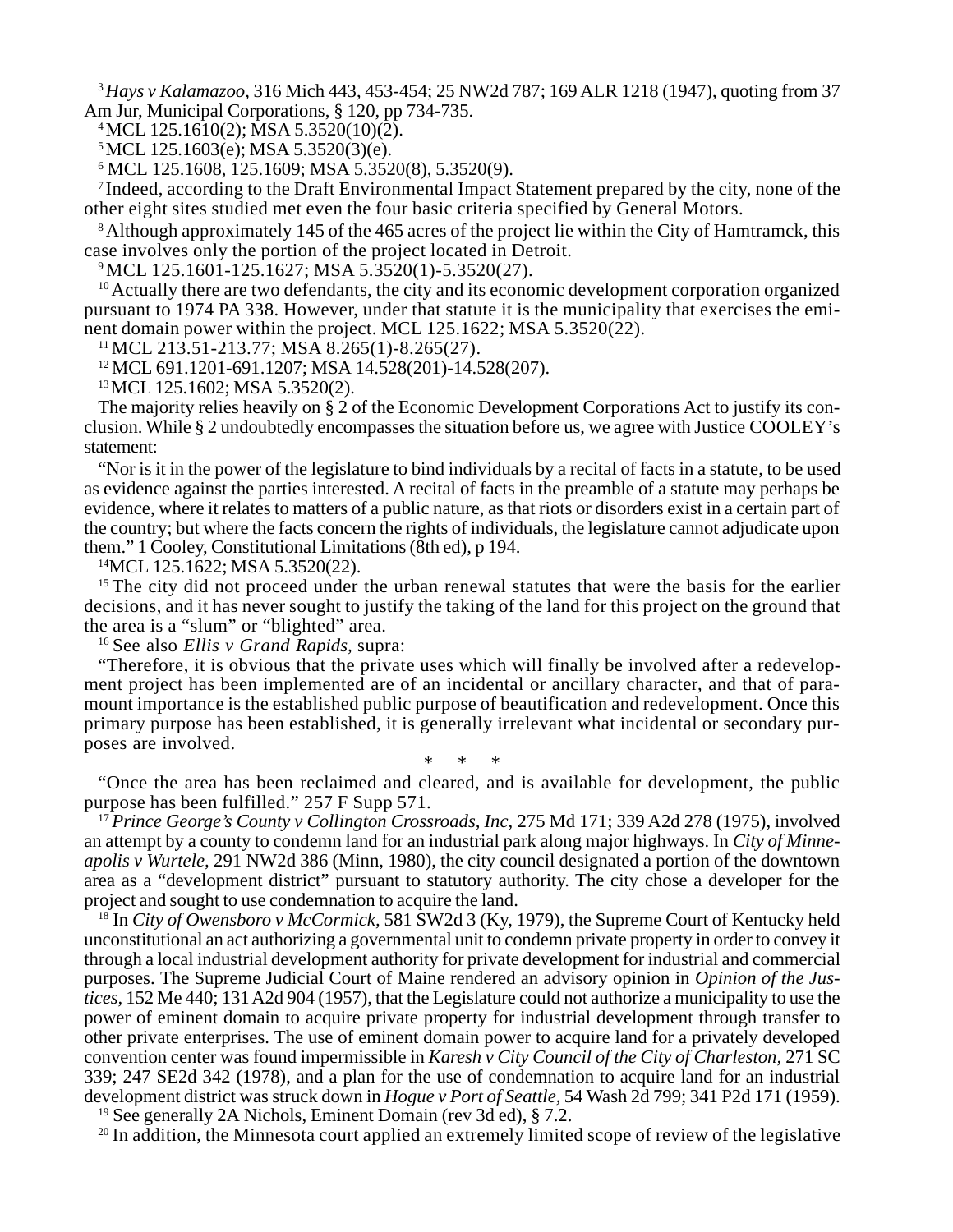decision regarding the existence of a public purpose. It would have reversed such a finding only on a showing of fraud or undue influence. 291 NW2d 390.

 $2<sup>1</sup>$  It would be easy to sustain the proposed project because of its large size and the extent of the claimed benefits to flow from it. The estimate is that approximately 6150 persons would be employed in the factory itself, with the generation of substantial other employment, business activity, and tax revenue as a result. However, it must be remembered that the dislocations and other costs of the project are also massive. The project plan indicates that a total of 3438 persons will be displaced by the project, that it will require the destruction of 1176 structures, and that the cost of the project to the public sector will be nearly \$200,000,000.

 $22$  City of Detroit Community & Economic Development Department, Draft Environmental Impact Statement: Central Industrial Park, The Cities of Detroit and Hamtramck, Michigan (Oct. 15, 1980), p II-4 (hereinafter cited as EIS).

<sup>23</sup> Testifying before the circuit court in this matter, Coleman A. Young, Mayor of the City of Detroit, stated:

*"Q [By Mr. Honigman]:* When did you first undertake to study this situation?

"*A* It was after a visit to my office by the chairman of the board of General Motors, Tom Murphy, several months ago, in which he indicated that General Motors was interested in building a plant within the city limits, if we could provide the cleared land. I had previously requested from both Ford and General Motors, as well as Chrysler, that if in the future they had any plans to expand or build new plants, that the City of Detroit be given the first opportunity. Mr. Murphy's visit was in reaction to that previous request."

<sup>24</sup> Testimony of Mayor Young.

<sup>25</sup> Moreover, the problem is not indigenous to Detroit, but part of the broader migration of business and people from the older, industrial cities of the Northeast and Midwest to the so-called sunbelt; to Detroit's Mayor Young those factors impressed the project with symbolic value of national dimension:

"I think it transcends in its economic and social potential for this community the Renaissance or any other development that has taken place. What we have here is a development that is being watched by older industrial cities in the Midwest and Northeast across the nation; \* \* \*. If we can assemble this land, doing justice to those who live there, both the merchants and the residents, and provide a strengthening industrial base for our state, I think we can open up an approach for other northern industrial cities who are landlocked as we are, who have lost population, to relocate and to reassemble and to attract industry. \* \* \* I consider it of great importance, the ability of this city to survive, and to the ability of other cities in the industrial belt, that is the Midwest, and the Northeast, all these cities face exactly the same problem as Detroit does, escalating unemployment and decreasing population, the exodus of industry." Trial Testimony of Mayor Coleman A. Young.

As compelling as these concerns are, they hardly support the constitutionality of the governmental action at issue here.

26 MCL 125.1609; MSA 5.3520(9).

<sup>27</sup> So clearly does the letter demonstrate the control being exercised over the condemnation project by General Motors, that it is reproduced here in its entirety.

#### "GENERAL MOTORS CORPORATION

"October 8, 1980

| "The Honorable Coleman A. Young Mr. Howard Woods" |                                         |
|---------------------------------------------------|-----------------------------------------|
| Chairman                                          | Chairman                                |
| Economic Development Corpora-                     | <b>Economic Development Corporation</b> |
| tion of the City of Detroit                       | Of Hamtramck                            |
| Detroit, Michigan 48226                           | Hamtramck, Michigan 48212               |

" Gentlemen: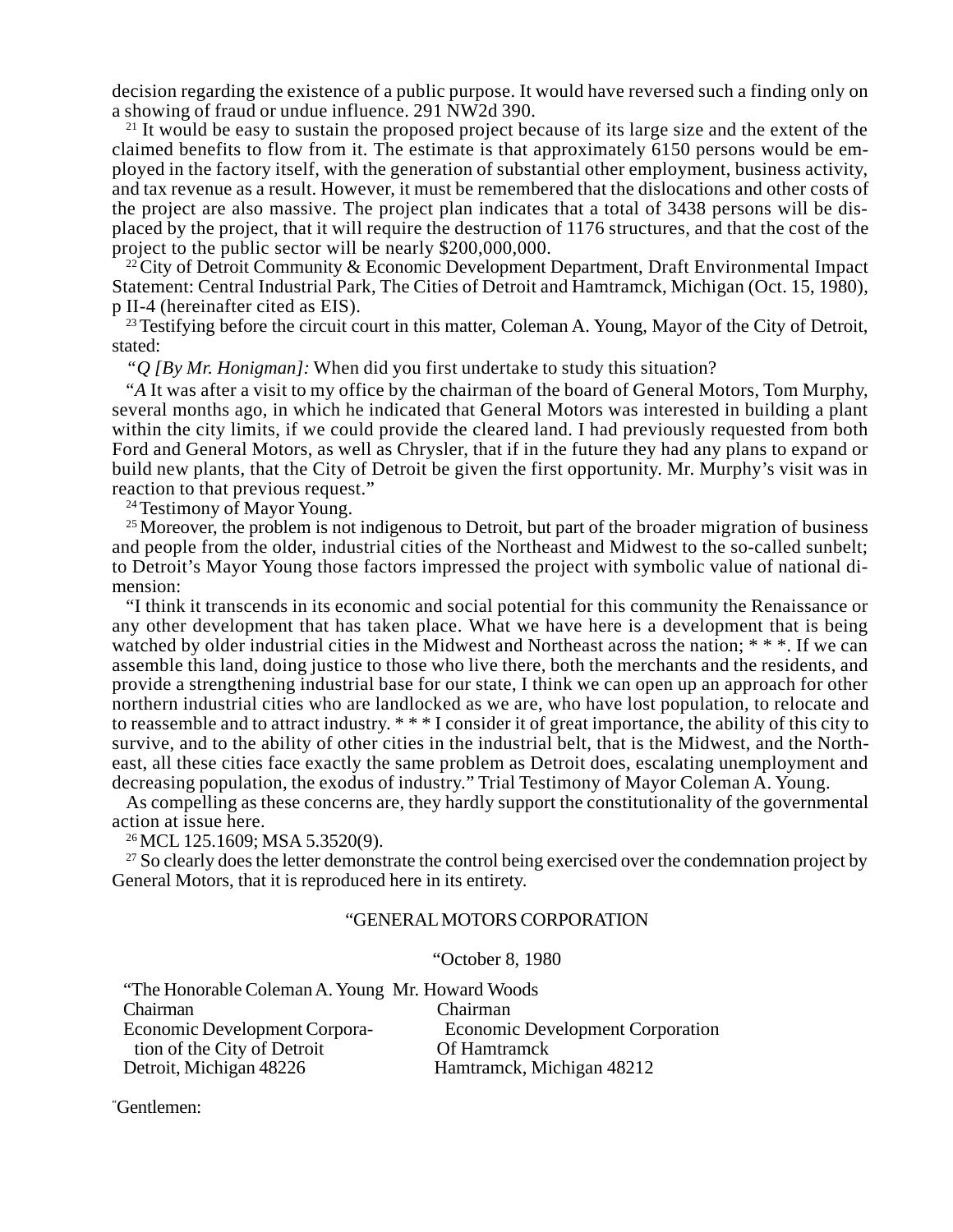"This letter will confirm General Motors' public statements and our many discussions held during the last several months, and will serve to express the commitment of General Motors Corporation to the cities of Detroit and Hamtramck to cause an automotive assembly plant to be built on the Detroit/ Hamtramck site if the site criteria requirements detailed on the attachment to this letter are accomplished.

"These site criteria have been prepared by General Motors' Site Selection Committee, and are the requirements necessary for General Motors to construct and complete an assembly plant by May 1, 1983.

"If the site criteria are acceptable to the Economic Development Corporations, please indicate your acknowledgement to that effect by executing and returning the attached copy of this letter to us by October 31, 1980.

"General Motors Corporation will then enter into a mutually satisfactory development agreement with the Economic Development Corporations. A draft of this development agreement should be delivered to General Motors Corporation by November 30, 1980 and shall set forth the conditions for satisfaction of the site criteria and specify, among other matters, the financing methods, procedures and timing required to complete the development of the site. When the conditions of the site criteria are satisfied as provided for in the development agreement, General Motors Corporation will purchase the site and cause an automotive assembly plant of approximately 3,000,000 square feet, and employing approximately 6,000 people, to be built upon this site.

"We know how difficult it is to accomplish a project of this magnitude without inconveniencing some individuals. However, we know that this site presents the fewest such problems of any location in the City. I also know you will address the concerns of the individuals in the area with great care and concern. I firmly believe the prospect of retaining some 6,000 jobs, and the attendant revitalization of these communities, is a tremendous challenge. But it also is an opportunity and a responsibility which none of us can ignore. Working together, in a spirit of cooperation, I feel confident we can accomplish it.

"Very truly yours,

"(s) *T.A. Murphy*

"Thomas A. Murphy Chairman

"Attachments

("The undersigned have examined the site criteria as specified and hereby accept the terms and conditions thereof:

"ECONOMIC DEVELOPMENT ECONOMIC DEVELOPMENT CORPORATION OF CITY CORPORATION OF CITY<br>OF DETROIT OF HAMTRAMCK

OF HAMTRAMCK

\_\_\_\_\_\_\_\_\_\_\_\_\_\_\_\_\_\_\_\_\_\_\_\_ \_\_\_\_\_\_\_\_\_\_\_\_\_\_\_\_\_\_\_\_\_ "Coleman A. Young, Chairman Howard Woods, Chairman".)

28 A "Statement of Project Cost" is found in the Project Plan: *"Statement of Project Cost* "A. The following are the projected public sector costs associated with the project:

Acquisition \$ 62,000,000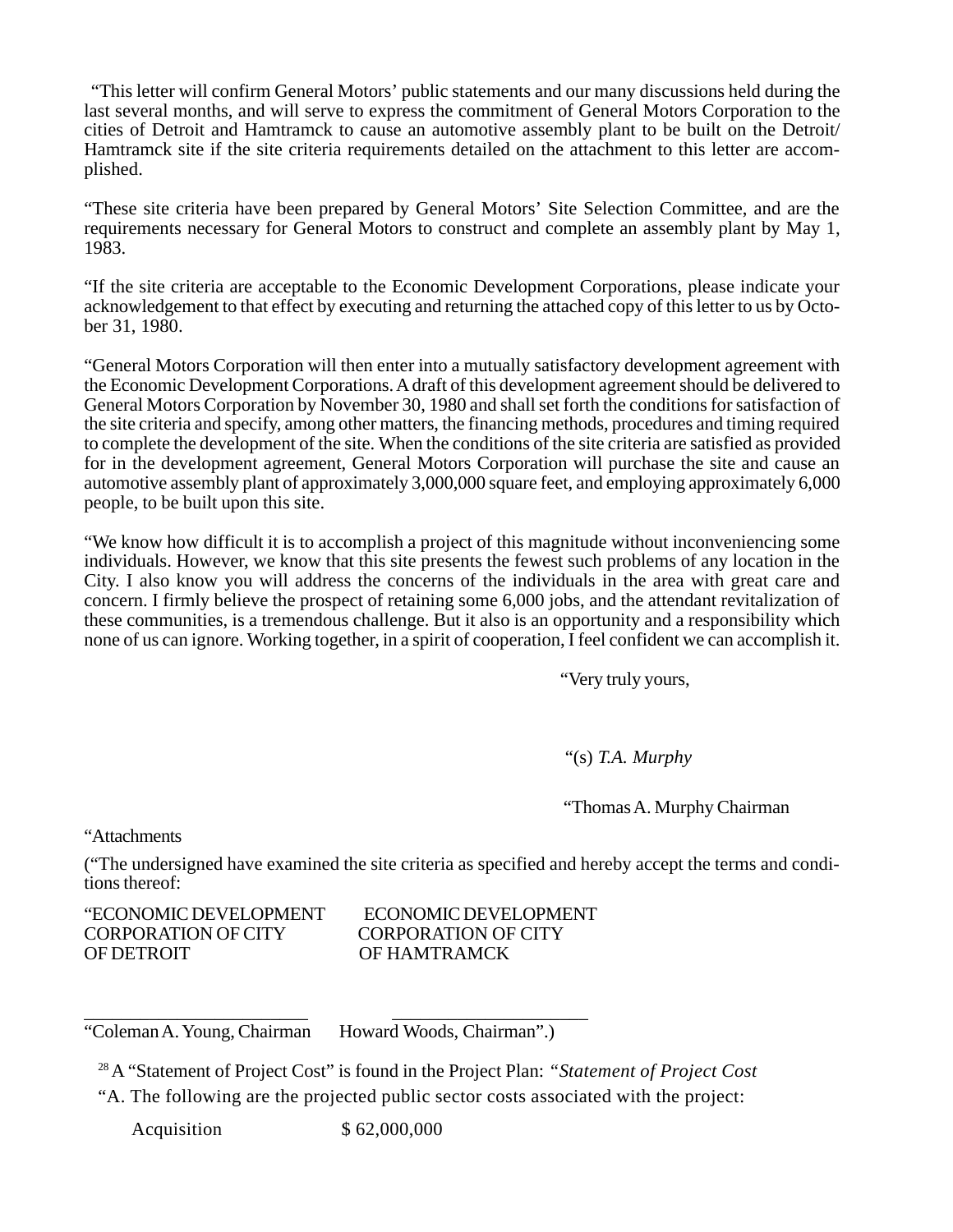| Relocation                    | 25,000,000 |
|-------------------------------|------------|
| Demolition                    | 35,000,000 |
| Roads                         | 23,500,000 |
| Rail                          | 12,000,000 |
| <b>Other Site Preparation</b> | 38,700,000 |
| <b>Professional Services</b>  | 3,500,000  |

Total \$199,700,000"

Project Plan, p 11.

When the Detroit Common Council approved the Project Plan, the cost of relocation was increased to \$25,750,000, bringing the total public sector cost to over \$200 million.

29 The attachment to the letter discussed in the text accompanying fn 5, *supra,* contains the following provision:

"Marketable title shall be conveyed to General Motors Corporation by warranty deeds, on a phased basis \* \* \* for a total consideration equal to \$18,000 multiplied by the number of acres of the plant site  $***$ ."

 $30$  What is reported here is not meant to denigrate either the role or the good faith of General Motors Corporation. It is a private, profit-making enterprise. Its managers are answerable to a demanding board of directors who, in turn, have a fiduciary obligation to the corporation's shareholders. It is struggling to compete worldwide in a depressed economy. It is a corporation having a history, especially in recent years, of a responsible, even admirable, "social conscience". In fact, this project may well entail compromises of sound business dictates and concomitant financial sacrifices to avoid the worsening unemployment and economic depression which would result if General Motors were to move from the state of Michigan as other major employers have. The point here is not to criticize General Motors, but to relate accurately the facts which attended the city's decision to condemn private property to enable General Motors to build a new plant in Detroit and to "set the scene" in which, as will be seen hereafter, broad-based support for the project was orchestrated in the state, fostering a sense of inevitability and dire consequence if the plan was not approved by all concerned. General Motors is not the villain of the piece.

31 1980 PA 87; MCL 213.51-213.77; MSA 8.265(1)-8.265(27). The act is procedural in nature and "does not confer the power of eminent domain" or "prescribe or restrict the purposes for which or the persons by whom that power may be exercised", MCL 213.52; MSA 8.265(2).

<sup>32</sup> This approach was reflected in and abetted by an amendment to the Project Plan approved by the Detroit Common Council on October 31, 1980. The amendment reads as follows:

"The intent of the development plan is to encourage relocation from the project area within 90 days of notification by the City to vacate. In order for property owners and tenants, however, to be informed of the latest date allowed for vacating the premises within a particular area of the project, dates shall be posted monthly by the City at the District Council office and shall be included in the District Council newsletters."

<sup>33</sup> In fact, it appears that Justice COOLEY did not establish the distinction but merely reaffirmed it. In the annotator's note to an earlier case, *Swan v Williams,* 2 Mich 427 (1852), it is stated:

" It is obvious, therefore, that while neither the right of eminent domain nor of taxation purports to be exercised except for a public purpose, other and distinct considerations determine what kind of a public purpose it must be, to justify the exercise of either power." *Id.,* 428.

34 See *Gregory Marina, Inc v Detroit,* 378 Mich 364, 393-395; 144 NW2d 503 (1966) (plurality opinion).

<sup>35</sup> "It can scarcely be questioned that the benefits resulting from a plywood plant that are conjured by plaintiff would be general to the public in the Gaylord area, thereby meeting the test of public use set forth in *Hays v Kalamazoo* [316 Mich 443; 25 NW2d 787 (1947)]." 378 Mich at 301.

36 In the *Advisory Opinion* case, we were concerned with "public internal improvements" within the meaning of Const 1963, art 3, § 6. Government involvement with such improvements is primarily financial and entails the expenditure of public monies. The construction of the term "public internal improvements", therefore, involves the same considerations as those affecting construction